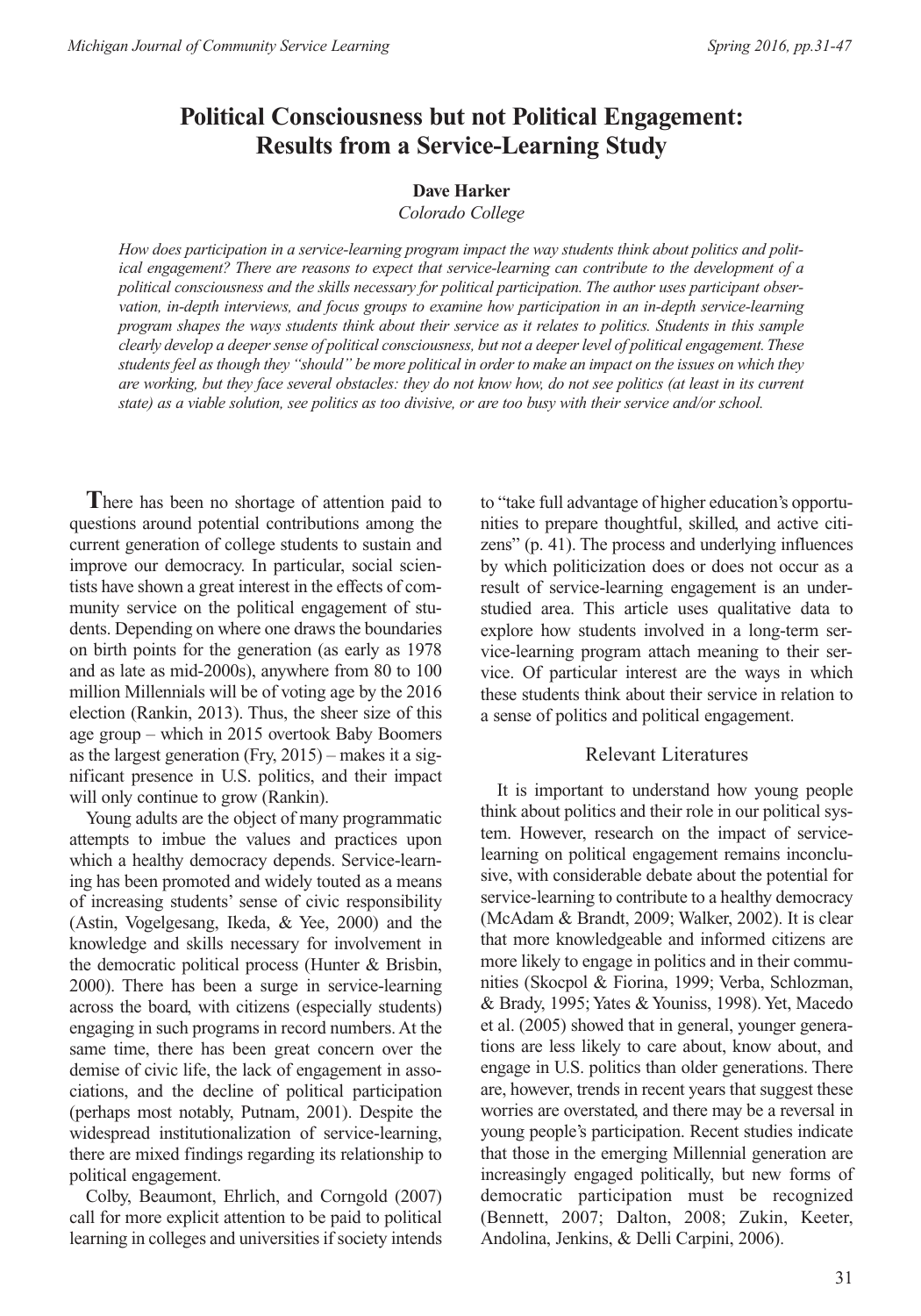While Millenials, similar to the electorate at large, have soured on federal electoral politics, they care deeply about their country and are willing to work to improve the quality of life in their communities through public service programs (Harvard Public Opinion Project, 2014). Students enter college well accustomed to community service. The 2005 HERI U.S. Freshman survey reported the highest percentage ever of incoming students who had volunteered at least occasionally – 83 percent. The 2006 HERI survey reported an alltime high of 67.3 percent of students who stated there is a good or some chance they would continue to volunteer in college. College students accounted for 3.1 million volunteers in 2010, and the last ten years have seen a service-learning "movement" emerge among institutions of higher education (Saltmarsh & Zlotkowski, 2011). According to the 2011 Campus Compact survey of 1,100 college administrators, the number of students who engage in service, servicelearning, and civic engagement activities has risen steadily in recent years, to a current high of 35 percent of all students represented in the sample. In addition, 93 percent of schools in the survey reported offering service-learning courses (Campus Compact, 2011).

Service-learning has been promoted as a means for increasing students' political knowledge, civic skills, and general sense of civic responsibility. By involving students in service-learning, proponents aim to contribute to the development of informed, committed participatory citizens (Youniss, 2011). There is a belief that such involvement in service-learning can lead to politicization of the individual, impart a deeper understanding of social issues, and instill a sense of social justice and create the potential for social change (Kahne & Westheimer, 1996; Marullo & Edwards, 2000a, 2000b; Matthews, 2000; Zlotkowski, 2007). Marullo and Edwards (2000b) believe that service has the potential to transform and politicize individuals to become change agents who attempt to alter the structural or institutional practices that produce inequalities. Service-learning can lead to growth in a number of developmental areas for students as well: a change in perspectives on people and problems; seeing the links between theory and practice; increased interpersonal, critical thinking, and problem-solving skills; an education in citizenship; and engagement in communities (Eyler & Giles, 1999; Gray et al., 1999).

There are good reasons to suspect that high rates of volunteerism can translate into high levels of political engagement as students move into latter stages in life (Verba et al., 1995; Yates & Youniss, 1998). According to Macedo et al. (2005), those who volunteer are more likely to engage in political activity and feel less alienated from public institutions. McFarland and Thomas (2006) also show strong

effects of participation in youth voluntary associations on adult civic and political involvement, particularly among student activities involving community service, representation, speaking in public forums, and generating a communal identity on adult civic and political involvement. McAdam and Brandt (2009) suggest that the voluntary nature of such programs impacts the effectiveness of political socialization. Further, youth voluntary associations "entail a variety of activities that develop civic and political skills… which in turn strengthen the individual's sense of interpersonal competence and self-esteem" (McFarland & Thomas, p. 403).

Lempert (1996) and Schwerin (1997) assert that service-learning participation can increase students'trust in government, personal sense of political power, and confidence in democratic procedures. Participation in service-learning can also broaden students' scope of participation in politics, interest groups, and social movements, particularly at the local level. Thus, it is argued that service can change a student's democratic ethic and ability to appreciate the value of participatory political acts (Battistoni, 1997; Lempert, 1996; Schwerin, 1997). Battistoni suggests that a community-based learning experience with a strong foundation in democratic citizenship – including the development of three essential components: intellectual understanding; civic skills and attitudes; and civic action – can lead to students coming away feeling more a part of their communities. This includes a better and more critical understanding of communities and the students' own role within them. Eliasoph (2013) also shows that volunteering can sometimes lead people to pose bigger questions about how our society works. "Volunteers may start out serving meals to the hungry and then go further, to ask why a wealthy society like ours even has hungry people to begin with" (p. 2). Community service and service-learning, in other words, can lead people to realize that truly helping to address an issue requires not just one-on-one volunteering but deep political action as well.

However, Walker (2002) argues that most research on service's contribution to young people's political participation is anecdotal and not rigorous. Among research that does directly measure the impact of volunteer service on political engagement, the effects are far from certain. A National Association of Secretaries of State study (1999) found that voting and volunteering are not statistical predictors of one another, nor are the two variables significantly correlated. In a comparison between service-learning students and a comparison group, Newmann and Rutter (1983) found that both groups showed a similar increase on measures of social responsibility, future social affiliation, and political participation. In a study using data from all accepted applicants to the Teach for America (TFA) program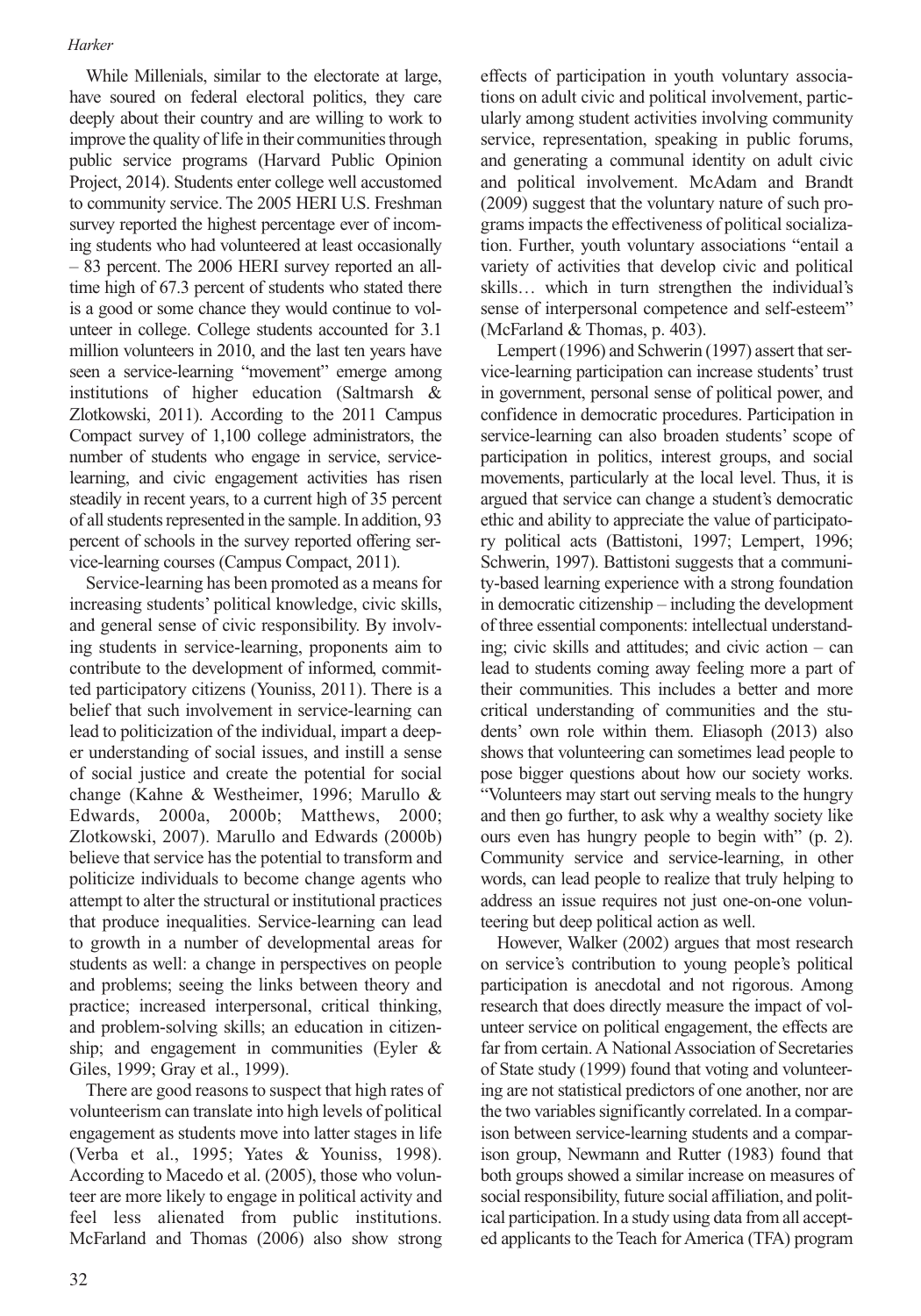from 1993 to 1998, McAdam and Brandt (2009) contradict the presumption that youth service invariably encourages long-term civic engagement. In fact, graduates of TFA measured lower in several forms of civic and political activity.

Service does appear to have a significant positive impact on young people's attitudes toward service itself. Multiple studies have shown a statistically significant commitment to further service in the future among those already engaged in service-learning (Astin, Sax, & Avalos, 1999; Gray et al., 1999; Melchior, 1998). Thus, service is successful in encouraging young people to engage in more service, and also appears to have an impact on students' feelings of responsibility and desire to help others (Astin et al.; Gray et al.; Melchior). However, none of these studies found a relationship between service-learning and political participation. Newmann and Rutter (1983) argue that changes in political participation cannot be expected because most service opportunities are structured as a means to affect an individual students' growth or development rather than the students' participation in the public sphere. If personal growth is the main selling point, political engagement is left behind (Boyte, 1991).

Critics of voluntary service see community engagement as a moral, rather than a political act (Eliasoph, 2011; King, 2004; Poppendieck, 1998; Walker, 2002; Wang & Jackson, 2005). In this view, service is a good, noble, and principled thing to do, but is often perceived to be apolitical. In other words, much of the service that is conducted is perceived to be an act of charity by the volunteer, intended to achieve a small, but noble outcome that improves the life of individual service recipients rather than one that can alter the stratification systems that produce inequality. In this way, service programs can actually provide a "non-bureaucratic alternative to traditional government" (Wofford & Waldman, 1996, p. 30). Volunteers often disavow concern with larger policy questions, and service is increasingly conceptualized as an alternative to politics  $-$  a way of "doing something" without the mess and conflict of politics (Boyte, 1991; Walker, 2002). Students are willing to be civically involved, but would prefer to do so outside the political system. While young people, as with many of their older counterparts, have a desire to "help," they are likely to think about service and politics as two very distinct activities. Students often see a dramatic split in thinking about service and politics as very different types of activities with very different value structures (Stone, 2008; Walker, 2000, 2002). Rankin (2013) sees a clear gap among Millennials between the familiar act of community service and the much less familiar concept of political engagement. Perhaps because they are so much more familiar with this style of engagement, Millennial-age students tend to view community service as more directly relevant and impactful.

## Methods

This inductive, multi-method, qualitative study was designed to explore the meanings that long-term student service-learners attach to their service, and in particular, if they consider these meanings political. This research method offered a deep view of students' engagement in the community, and illuminated a number of the factors that inform and help shape the volunteers' perceptions of their service work, and how these perceptions relate to a sense of politics. To be clear, this is not a study designed to measure the impacts of service on the eventual political activity of volunteers (which would be best measured by a longitudinal study). Rather, one-time, face-to-face, semi-structured interviews, participant observation, and focus groups were conducted with current student volunteers participating in long-term, timeintensive service experiences. Through their engagement, students develop perceptions and opinions of their service, as well as beliefs about the social issues on which they worked. It is these constructed meanings that are at the heart of the analysis that follows.

### *Participants*

This article emerged from a larger study comparing students who have participated in an organized service-learning model through the "Engaged Scholars"<sup>1</sup> program with others who volunteer on their own, but for a similar number of hours, and with the same community partner organizations. However, this article will focus solely on the Engaged Scholar students, not the comparison volunteers. Interviews also were conducted with staff members of the Engaged Scholarship Center and community partner organizations to better understand the structure, design, and goals of the service projects, and thereby gain an additional vantage on students' engagement. The primary research question was intended to explore the meaning that these service-learners' attach to their service, but this approach also illuminated a number of the factors that inform and help shape the service-learners' perceptions of service and influence this attached meaning.

The Engaged Scholars are a diverse group of students at a mid-sized public, liberal arts college in the Northeastern region of the United States (referred to as Northeast College or NC hereafter), who work as part of a team of students, staff, and community members to improve the quality of life in their surrounding area. This Engaged Scholars program is one of nearly 25 similar programs at colleges and universities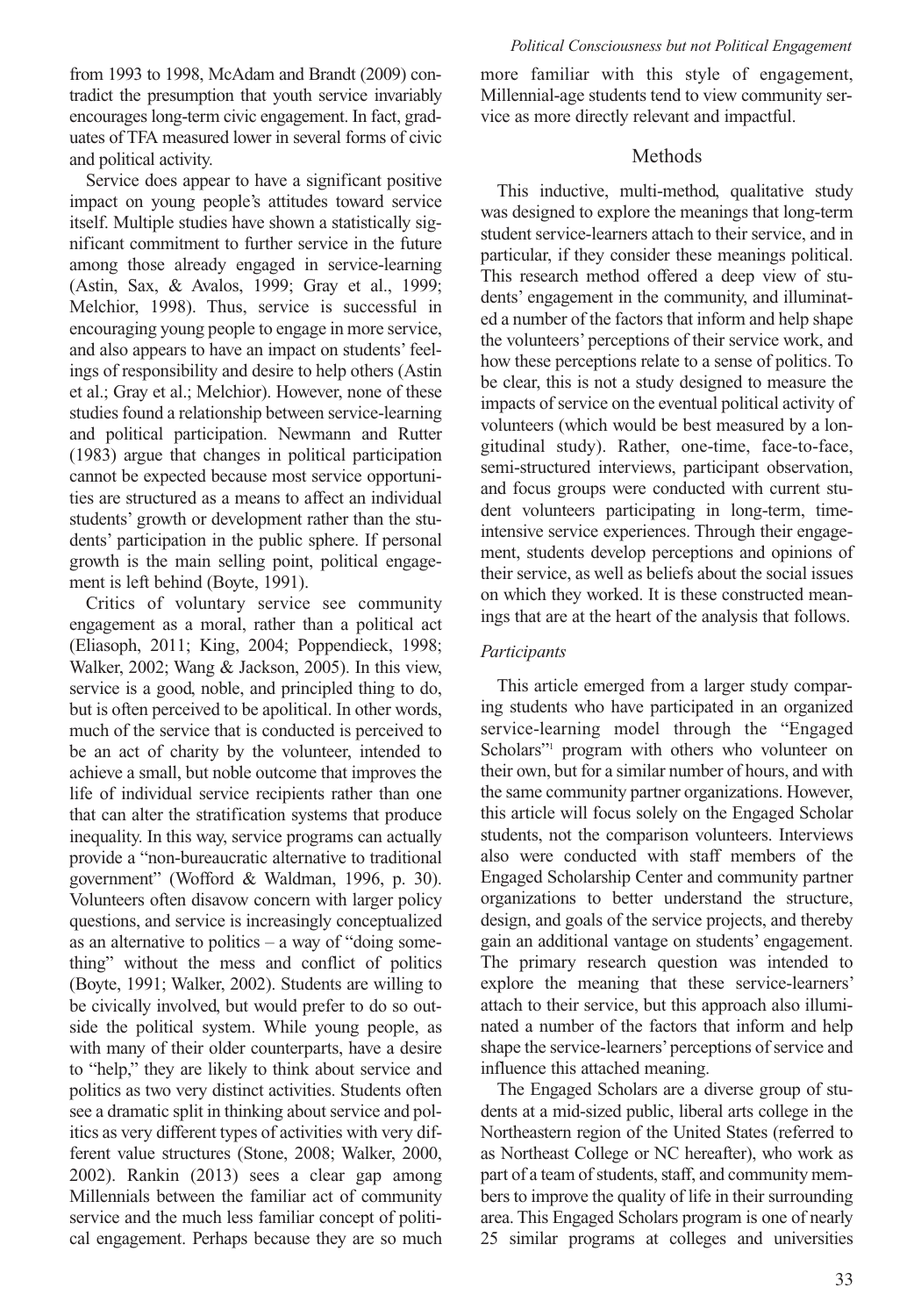nationwide that work with an Engaged Scholarship Foundation (ESF), supporting 1,500 students to be actively involved in social justice issues. These fouryear programs are intended to provide students with opportunities to enhance their own skills while promoting positive change and social justice. In return, Scholars receive an annual scholarship, which can cover either 50 to 100 percent of their tuition (based on need). Scholars are expected to fulfill the following requirements each year: attend an intense orientation, training, and community planning session prior to service; conduct 300 hours of meaningful service, meetings, or workshops(7-10 hours per week); attend weekly reflection meetings and occasional forums or conferences; go on class-based service trips; and remain in good academic standing.

At the beginning of their involvement in the program, Scholars choose to join one of 12 issue-based service teams, made up of approximately 5-8 students each. As students continue in the program, they are expected to pursue their interests and increase their levels of participation, commitment, and leadership – both at their respective community organizations and on campus.The Engaged Scholars program was chosen for this study because of this long-term, in-depth model of "deep partnerships." It has been shown that regardless of the community organization, youth volunteers benefit from lengthier volunteer commitments that expose them to the structural causes of social problems (Nenga, 2011).

#### *Data Collection*

To witness the students' service engagement as it occurred, participant observation was conducted. Participant observation requires the researcher to become directly involved in the work and participate in the daily life of research participants. In this study, that meant serving alongside the students at their community organizations. Volunteer work is an especially rich activity for studying the ways in which people make meaning of social issues because this work offers the potential to bring volunteers into contact with people different from themselves to collaborate around community issues (Nenga, 2010). Observations are useful in documenting interactions between the students and service recipients but in-depth interviews are also necessary to understand the meaning attached to these interactions (Nenga, 2011).

In addition to on-site participant observation, I joined the Engaged Scholars and staff for their intensive summer orientation and training for two consecutive years, and attended a number of weekly meetings where all Scholars came together. These all-Scholar sessions are intended to be an opportunity for students to participate in discussions and activities designed to reflect on the role of their service as it relates to larger systemic issues.

Forty-six interviews relevant to this article (26 Scholars, 20 program and community staff members) were conducted, ranging from just under 30 minutes to almost two hours, although the average interview was roughly an hour. <sup>2</sup> Among the service-learners, interviews were evenly distributed through each of the four class years (First Year, Sophomore, Junior, Senior). There were slightly more students identifying as female than male in this study, which is consistent with the program overall. The Engaged Scholars program recruits and chooses an intentionally diverse group of Scholars by race and class, and this diversity is reflected in the sample as well. This sample group is thus more racially and economically diverse than the NC student body as a whole (including 11 Scholars and 6 staff members of color).

This study focused on students who volunteered with one of four community partners, forming four issue-based teams (housing, hunger, education, and health care/developmental disabilities): Homes for All (HFA), which partnered with the housing team; the Mid-Atlantic Soup Kitchen (MASK) – hunger; The Learning Coalition (TLC) – education; and Community House (CH) – health care/developmental disabilities. These host partners were selected due to their deep relationship with the Scholars program, as well as the diversity and high number of student volunteers that could be accommodated at each of these sites. Students were involved with homework help in the after-school program with the education team, playing kickball and other recreational activities with the health care team, sorting donations with the housing team, and serving lunch with the hunger team. Interviewing the student volunteers and staff from each of these four sites enabled a better understanding of the service experience as well as the meanings of service constructed by the main actors in the service experience, paying particular attention to the potential connections between service and politics. No research was conducted with the clients or communities served by these programs, only the students and staff. IRB approval was received for all aspects of this study.

Purposive sampling (Palys, 2008) was used to achieve a sample reflective of the Engaged Scholars program in gender, race, and class year.After the four site-based teams were identified, staff members of the Engaged Scholars program provided the contact information for the Scholars, and attempts were made to contact each team member for an interview. The Engaged Scholar staff also provided contact information for community partner organizations, and my familiarity with the community partner staff occurred during Engaged Scholar events and through participant observation with the Scholars.

Purposive sampling allows researchers to "iden-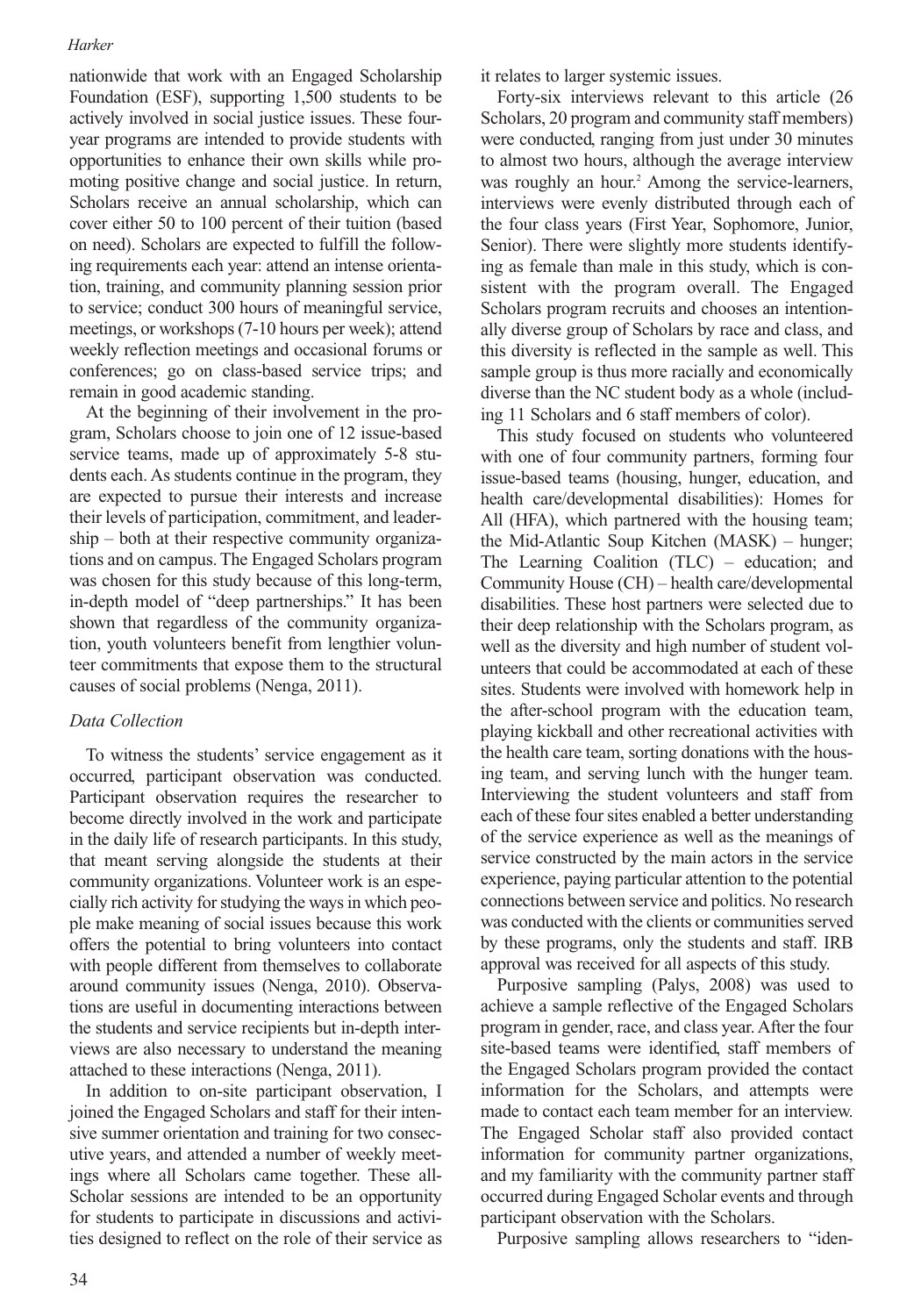tif(y) cases of interest from people who know people who know what cases are information rich" (Miles & Huberman, 1994, p. 28). Interviews were conducted within each sampling group until all interested actors were interviewed or the "saturation point" was reached, when the information gathered from interviews began to be repeated, and no new relevant information was gained (Glaser & Strauss, 1999).

#### *Data Analysis*

During the data analysis stage, two interpretive focus groups – one with Engaged Scholarship Center staff, and one with a group of Engaged Scholars – were also conducted to ensure accuracy of the emerging themes. Interpretive focus groups are a form of secondary analysis that involves a more participatory method of analysis exploring the meaning of qualitative data (Dodson, 1998). These differ from conventional focus groups in that participants analyze existing qualitative data to extend the analysis and co-create new primary data (Dodson, 1998; Dodson & Schmalzbauer, 2005; Redman-MacLaren, Mills, & Tommbe, 2014). Conducting interpretive focus groups after individual interviews allows the researcher to explore issues that came up during the analysis of the interviews in further depth and detail (Morgan, 1997). Such groups also offer the advantage of observing group interaction on a topic, and can be particularly useful for topics typically not thought out by participants in detail prior to the group discussion (Morgan). Focus groups can be particularly useful because the complex dynamics of groups often reveal unarticulated norms or normative assumptions that may not have emerged in individual interviews (Kamberelis & Dimitriadis, 2005).

All interviews and focus groups were transcribed as an ongoing process while additional interviews were conducted. The transcription process enabled building a deep understanding of the data. During the transcription of interviews, an evolving list of analytical codes were developed based on topics and ideas repeated by students and staff. This process allowed emerging themes and new leads and existing gaps in the data to be identified. According to grounded theory methods, each new interview, focus group, or field note can inform earlier data, so codes developed during one interview transcription could provide insight into other data (Charmaz, 2005). Thus, the data from each interview was given multiple readings and renderings to ensure a complete understanding of the Scholar and (both program and community) staff experience in service. The codes were applied to interview texts using qualitative analysis software, and the data were then used to build overarching themes to be explored and discussed in further depth with the interpretive focus groups.

#### Results

### *(Dis)Connecting Service and Political Engagement*

The Scholars Program attempts to connect direct service experiences with the deeper issues underlying the Scholars' work. Donna, the vice-president of the Engaged Scholarship Foundation (ESF), sees this connection at the core of the Scholars model.

There are six core values, that all the Scholar programs have, and a big one is civic engagement – and that is defined as political engagement, like understanding what I can do through the political process, through the democratic process, voting, you know advocacy, lobbying, etc. And these themes run through all of the Scholars programs, through the reflections and trainings.

Donna went on to explain the Scholar model in terms of connecting personal experience to deeper political thought.

We have this developmental model thing, so it's like, in the first year, do you know how to manage your time, do you know how to listen well, do you know how to reflect, do you know how to write? And in the second year, do you know how to be a part of a team, can you balance all your responsibilities, have you started to think about diversity in any real way? And then third year is when people, the programs usually get into more critical thinking, like introducing civic engagement, activism, lobbying, running a team, more facilitating dialogue. And then, if you do it right, then you can get students to those experiences, where they're thinking about, well I've got all these years of experience, I know the people, I know the site, I know the issue, now what?

Bill, a Scholar with HFA, seems to be an example of how the developmental model described by Donna works in practice.

I think in my first two years I was really idealistic… And then I think over the years, especially now being a senior, and being more of an adult and a citizen, those issues have come to a sort of broader sense of let's figure this out in a way that can be equal, ethical, and fair for everyone. And definitely Homes for All and Scholars has pushed me towards that.

When asked if she saw a connection between her direct service and larger structures and institutions, Samantha, a Scholar with TLC, told me:

Yes, and I think the Scholars do a good job of bridging the gap as we go along in our years here. As you get older you start doing more trainings on grant writing or getting involved in public policy and things of that nature. So we go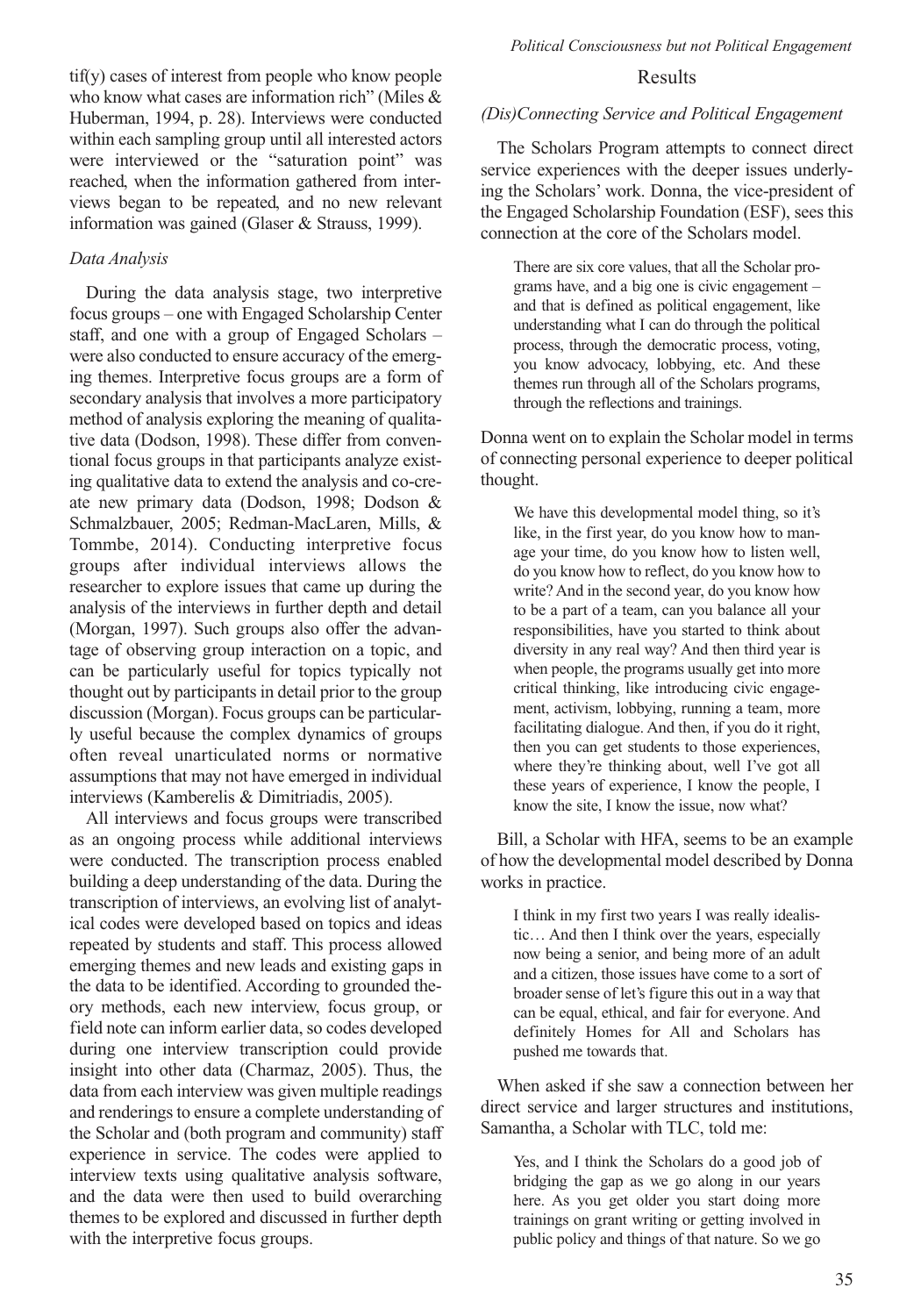from the micro level, which is our service sites, to this macro level where we're working on actual policy.

Fiona, another Scholar with TLC, explained how she thinks this process works for most Scholars, and why it is effective.

What Scholars tries to do in general is taking kids like at NC, okay they're volunteering with kids at TLC for a couple of hours but in the process they're becoming more aware of how education policies affect these kids. … We can look back and say well, if these policies change, then the people we care about will benefit from it.

However, while it is recognized as an important component in the design of the Scholars experience, Engaged Scholarship staff also noted limitations to the program model, and that the connection between service and politics does not always happen. Donna, vice-president of the ESF, discussed the limitations in making the connection between service and politics.

Getting to the part where people can propose systemic solutions… I'm not sure if we're doing that….. I don't know that we're getting students there. That's part of the reason that we're doing those discussions with students, is because we want people to be comfortable analyzing what they think their own viewpoints are, and for example … if they were going to run for office or something, what would they propose? And I don't even know if anyone is successful in that, even with an intensive political engagement training program.

Ian, president of the ESF, also discussed the limitations facing the field of service-learning in this area, particularly the lack of paths available for students to make the connection between service and politics. "If students aren't experiencing and playing a role in that systemic, problem-solving, collaborative kind of collective work, then their understanding of it is going to be hampered." After discussing how few service-learning opportunities actually engage in that type of collaborative, solution-based work, he continued:

While the field has talked about, 'people need to get involved in politics,'we haven't really crafted that many direct roles. … People talk about organizing, and then they talk about letter-writing, and they talk about canvassing, and petitions, and sort of more protest oriented approaches, and while those are important too, obviously, they're not a normal place for students to get heavily engaged. Students want to do more hands on stuff anyway, and so we're trying to figure out how you can do this.

#### *Frustration Motivates Political Consciousness*

Many Scholars told me that seeing the impact of their work motivated them. When I asked them why they were so committed to service, I repeatedly heard about seeing youth test scores improve, homes built, lessons learned, meals served, and many other similar successes. However, most Scholars also admitted to feeling deep frustration in their service work. Rather than being seen solely as negatives in the service experience though, these frustrations seem to be a necessary step for many Scholars in seeing a connection between their work and the larger systems and structures that shape the issues on which they work. Donna, the vice president of the ESF, sees this as an important piece of the Scholars model:

If you're being successful with students in the upper class years, in some ways, you find that they become more disenchanted, or discouraged, as they become more knowledgeable of an issue. Because they come to a place where it's like, well maybe what I'm doing is not making an impact right now, and there has got to be other types of solutions.

Many Scholars discussed frustrations in their work that led them to question the effectiveness of community service. Sometimes this was a realization that their work is impacted by a much larger system than just their site. Rachel, a Scholar with TLC, had this to say:

There are challenges built in, because we can't control it 100%. The school system overall, the teachers have like 30 kids in their classroom, they have charter schools closing every year, just bringing 200 more kids into the school that is already over-capacity…And those are the things that you can't really just change, it takes way more, it takes a school board, it takes the state, it takes so many things to change it, you know.

Brian, a Scholar with HFA, expressed a similar frustration with the limitations of his service:

I think one of the largest challenges is working within a system that's already messed up… But, if we weren't involved to the extent that we are involved, if we aren't involved this much, then it's that much worse, you know. So I feel like you're making an impact, and you're trying to help the issue, but solving it has to come from another level.

Ashley, a Scholar with TLC, expressed her frustration with the lack of progress she has seen in her time as a Scholar, and the need for much larger changes.

I just don't even know if it's realistic, for even a group of 80 people to tackle it. Like, you really need a huge movement to change everything.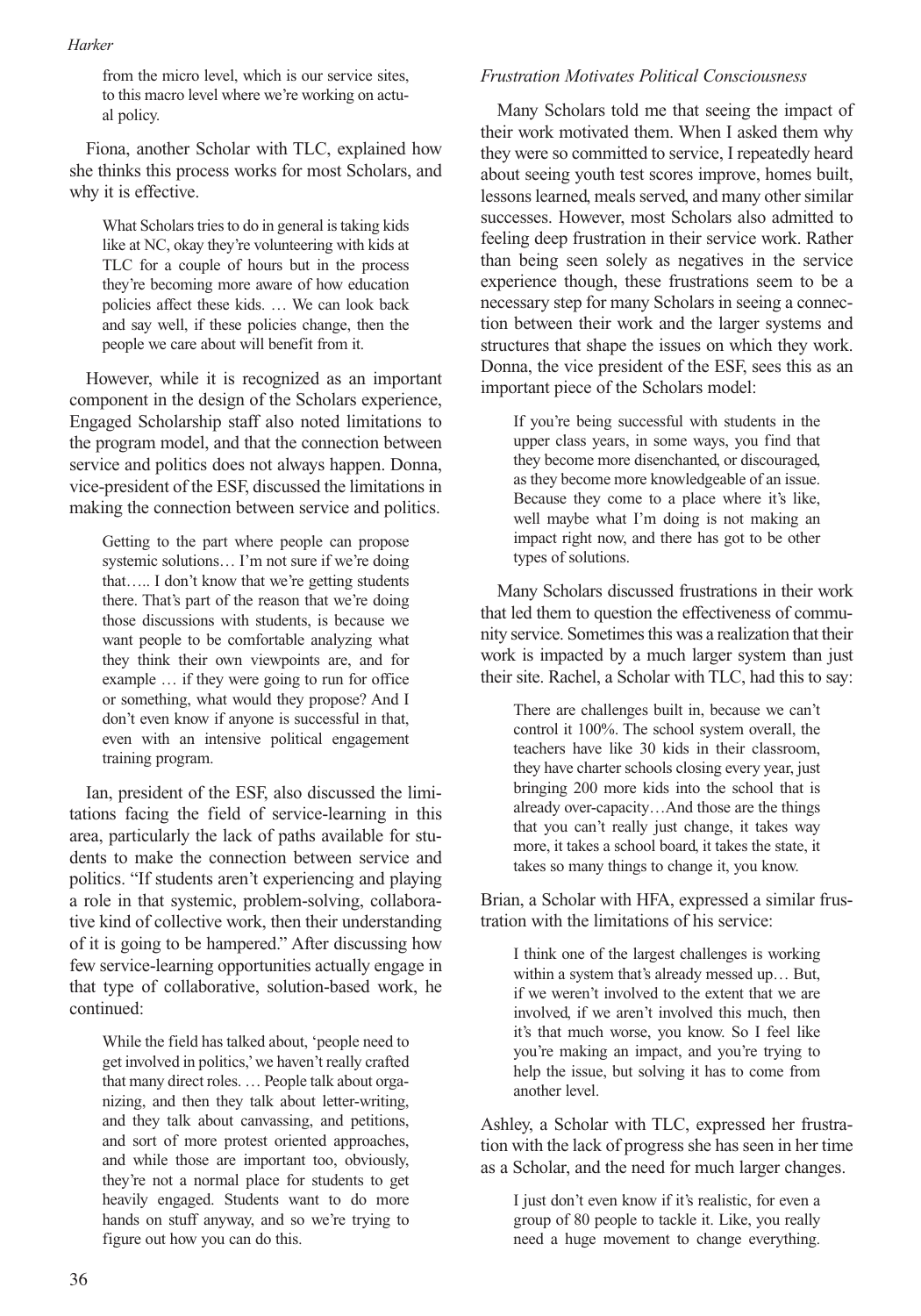And you're not just changing public school, but you need to change politics and economics too, so it's like, (*pause*) who's going to do that?

Some Scholars even begin to question why nonprofit organizations are required to meet the needs in their community at all. Thus, while many Scholars feel frustrations and limitations in their work, the key seems to be harnessing and redirecting these frustrations before they lead to despair. Penelope, a Scholar with MASK, had this to say:

You often feel very frustrated or dejected because of your service, and you feel like you're not actually doing anything, because if you were doing something, wouldn't you see it? So that's something that I struggle with sometimes.

#### *Political Consciousness, Not Political Engagement*

According to Rankin (2013), college students demonstrate consistently high levels of interest in national politics and world affairs. However, despite this prevalent interest, there is individual disengagement, what Rankin refers to as "distant politics" (p. 107). In other words, students are interested in significant national and world events, yet they are unsure of how to connect such interests to action. In a similar manner, many Scholars reported that they attempt to follow news or policy and considered themselves reasonably well informed, particularly with news relating specifically to their work. For example, headlines about housing or education regularly grab the attention of Scholars with HFA or TLC. As noted above, Scholars also spoke about the connections they see between service and politics, and some even mentioned the meaningful conversations they have around this connection. However, seemingly contradicting these actions, many Scholars also noted that they actively separate their service work from what they define as politics. In other words, there is a disconnect between the development of a political consciousness and actual political engagement.This distinction is key to understanding the ways in which Scholars relate their service work to a broader sense of politics.

There is a common recognition among Scholars that they should be more politically engaged, but there are a number of factors that stand in the way. Many offered statements similar to, "I know it's political, but..." before explaining the reasons that they do not consider themselves "political" and are not politically engaged. These terms were defined by the interviewees themselves.Among the reasons that Scholars fail to make a connection to political action are: (a) they do not know how to engage politically, (b) they do not see politics (at least not in its current state) as a viable solution, (c) they see politics as too divisive, or  $(d)$  they are too busy with their service and school work. Each of these

views contribute to a conception of service engagement stripped of "politics," where service-learners see making a difference as an individual as the best potential for creating change.

*Not knowing how.* A number of Scholars indicated that while they know they should be political, or know that they need to engage with the political system in order to make a real difference on the social issues of inequality with which they were engaged, they did not know how to do so, as indicated by Hector, a Scholar with Community House: "I just honestly think it's all confusing. I want to be more of an advocate. I just don't know exactly how to do that yet." Ashley, a Scholar with TLC, gave a similar statement: "I know we talk a lot about policy, like writing different laws or things like that, or creating different programs, and I don't even know where I would begin, to be honest, to start something like that."

Several other Scholars also reported that they would like to be more involved in politics, but they simply never learned how, and have never felt comfortable engaging politically. Emily, a Scholar with TLC, had this to say:

I think policy has a huge influence on what we do, I just wish I knew more about it. … I just found policy to be so daunting, just like there was so much and they're speaking in all this political jargon…

A number of Scholars mentioned that they want to be involved politically, and realize it's important for their work, but they don't feel like they have the level of knowledge necessary to participate politically. Justine, a Scholar with HFA, had this to say:

I'm not very involved in politics and I probably should be a little more aware of what's going on … If I'm going to be political and really understand it, I want to be able to understand all aspects of it…

*Not seeing politics as a viable solution.* Most Scholars and staff members of both the ESC and community partner organizations expressed the idea that large-scale structural change is ultimately necessary to make any real impact on the issues of inequality on which they work. These changes, they admit, involve the political system, and would involve political engagement to increase the government's role in addressing these issues, but they do not see politics, at least in its current state, as a viable solution. Anjuli, a Scholar with MASK, had this to say: "A lot of the issues end with politics, but a lot of us aren't really into politics because we see it as a dirty game. I'm not really interested in politics…" Ashley, a Scholar with TLC, expressed her distrust in the government.

I'm not very hopeful. I'm not. Because I don't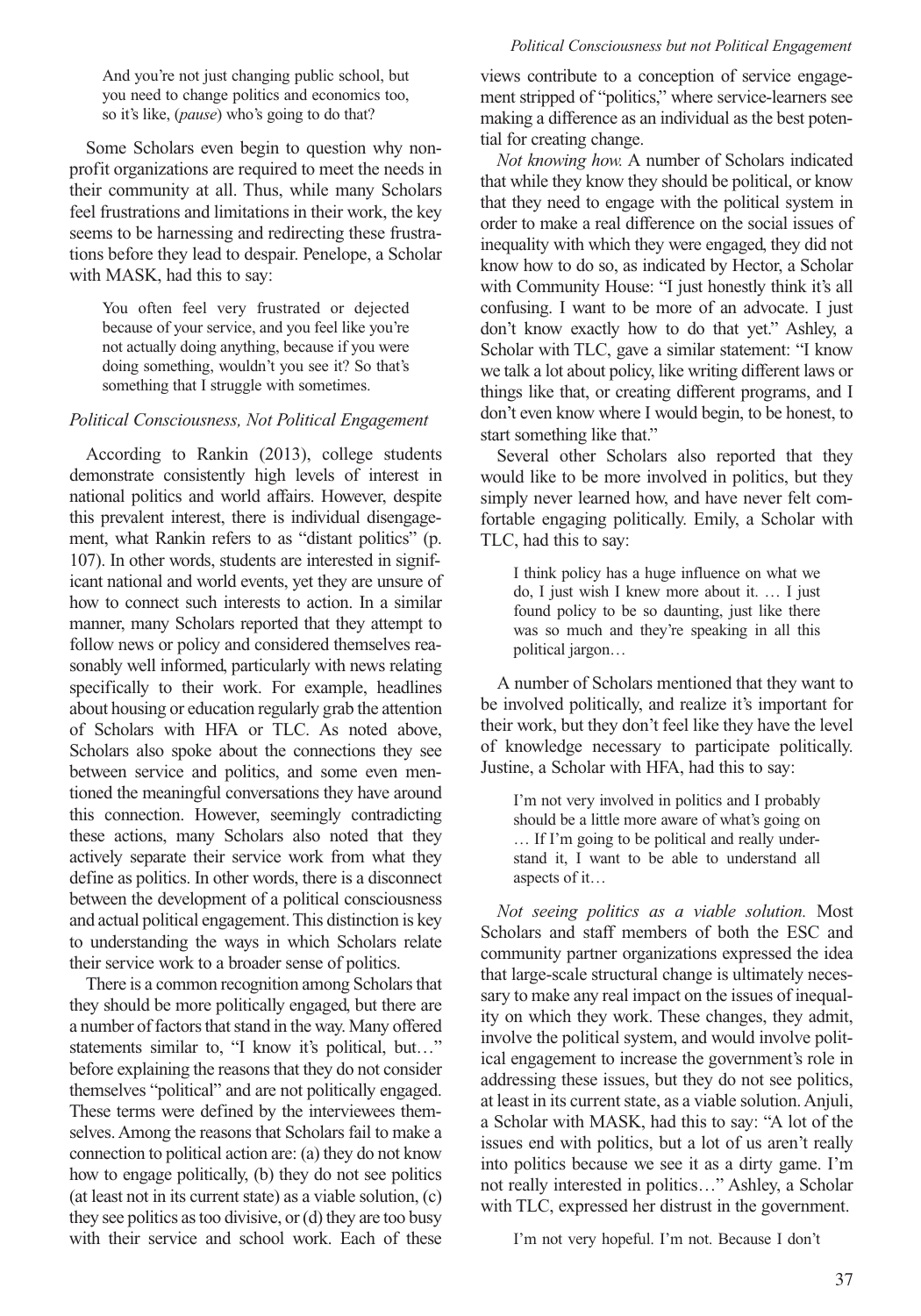think people are willing to put their personal interests aside, or their political interests… someone in a high position is not going to want to get rid of their six-figure salary, to fix whatever needs to be fixed … because of their personal, or their money interests.

Other Scholars recognize that while political engagement is necessary, they perceive political systems moving frustratingly slowly, and they would rather make an immediate impact with their work. Brad, a Scholar with MASK, said: "Politics is such a long process. Just trying to put something into effect, just trying to get like a politician to recognize that this law needs to be changed or this law needs to be revised a little, it's going to take so long…"

This is a difficult position for most of those involved with the Scholars program to reconcile – to recognize the limitations of direct service, and to see that the government and the political system must be involved to address issues like hunger, housing, education, and health care, yet to not trust the government to do so. Kevin, the director of MASK, expressed this dilemma in his own work on hunger. "The answers and solutions are far beyond anything I can ever do…You're just putting a Band-Aid on things, that's what you're doing, just trying to help people get through the day."

A number of staff members with the ESC and community partner organizations expressed similar frustrations with the political systems as the Scholars above. Melissa, director of operations at Community House, said:

Well, I think we kind of steer clear. We kind of just do our own thing. I mean, politics and policy, it tends to be slow, right… We can't be like, oh we want to change this, so let's write a letter, and try to get this policy changed. No, in the meantime we're going to do what needs to be done, and hope that the policy turns out the way we need it.

During the ESC staff focus group, some staff explained how they and their students feel on the topic of politics. For example, one staff member said:

I think students are somewhat intimidated by politics, or not really willing to engage in those conversations, because they feel like some of the political systems are unattainable. So I feel like that's what holds people back from engaging in that, in those systems, because they just see them as stagnant or stable systems.

When asked if doing direct service appeals to her because it has more of an immediate impact than politics, Anjuli said:

Yes, because I like the fact that I'm here and I'm

trying to change an issue. Even though it's not on a big scale, at least I'm trying to do something at least for a school year or two. I know I'll see a change or I'll see something happen with my volunteering, but with politics you never know. It's sad but politics aren't my thing.

Ashley offered a similar response when asked if she preferred focusing on direct service because she could see the impact.

The small things. Yeah, yeah, I do. Because at least you're in control of that and you can try to change it as much as you can. At least to help a few people, even if you can't help everyone.And I think that if everyone tried to help just a few people, maybe things will get a little better.

Susan, a Scholar with TLC, said that she does not even like talking about politics: "I hate politics. I hate the conversations that people have about politics. I think it brings out the worst in people… I feel very cynical about politics." Later in her interview, Susan explained why she prefers a direct service approach.

I just don't think that me talking about it necessarily convincing another person who is clearly going to disagree with me is going to get me anywhere. I don't think it's going to change anything above us. I'm very much a close to home type of person and that's what's going to affect my life versus things that are probably going to be decided anyway…

*Seeing politics as too divisive.* Perhaps the most common reason Scholars (along with some ESC staff) gave for purposefully avoiding "being political" was that they see politics as too divisive. Particularly to Scholars who thought of "politics" in the more narrow terms of electoral politics, any discussion of political topics usually just served to divide people among partisan lines and lead to angry arguments that they would rather avoid altogether.

The Scholar program has what was described to me as "a culture of niceness" even when there is conflict. Scholars as a whole are, for the most part, a very tight-knit group, and there is a very real hesitancy to cause rifts within that group. As one ESC staff member said in the focus group:

Sometimes we're just too formal, or too nice, to really debate. I think we can understand that someone is slightly different with their own ideology about politics … but I don't think we allow ourselves enough conversations and deep, deep really critical thinking about allowing each other's voice to be heard on those issues.

As such, it is not surprising that many Scholars do not want to engage in discussions that they feel might anger or offend each other. As Jesse, a Scholar with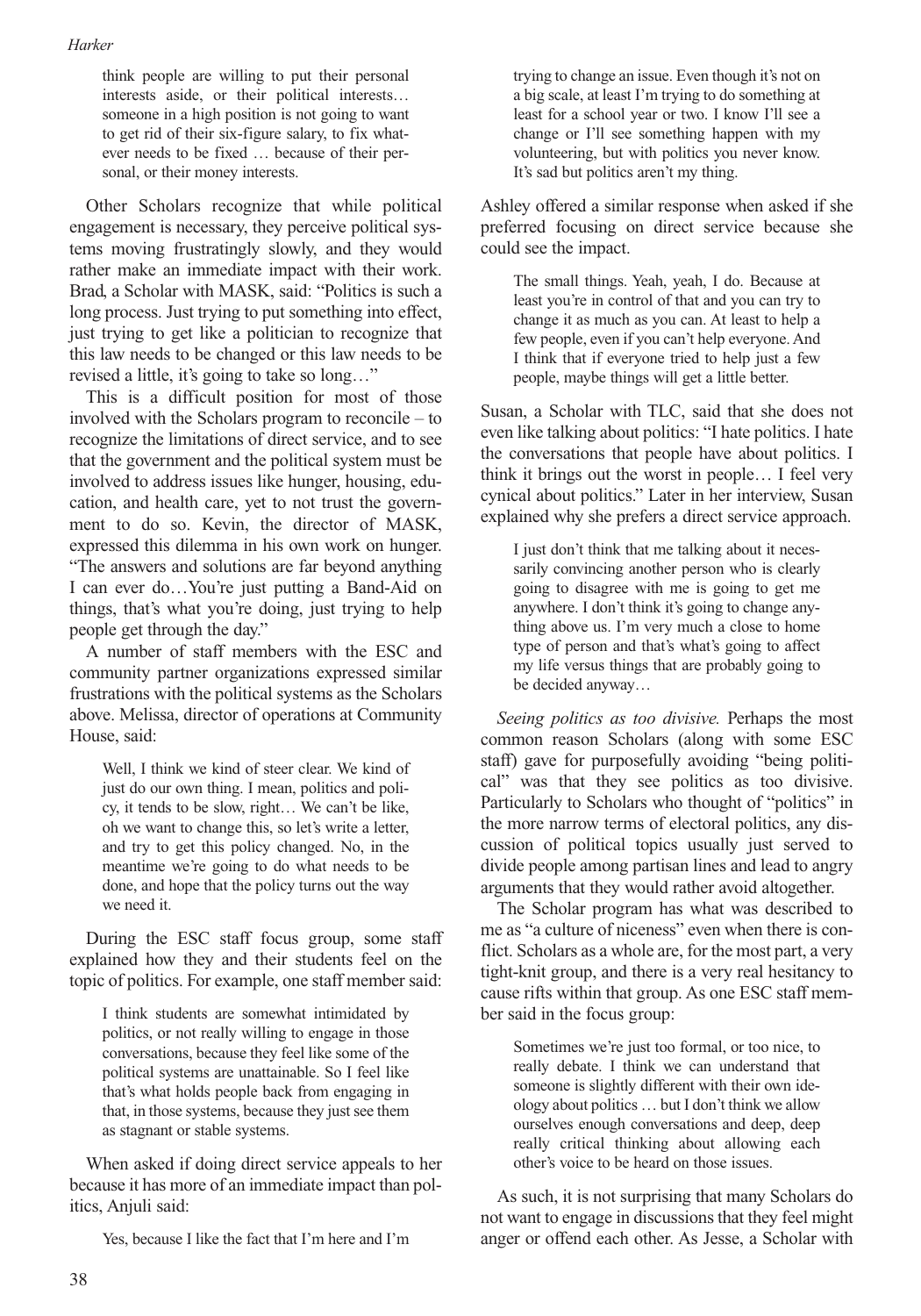TLC told me, "It's [politics] always so controversial that I try to stay out of it." Gina, another Scholar with TLC, expressed a similar sentiment: "I hate talking about politics; it makes me feel very uncomfortable. I don't want to know how other people stand; I don't want them asking me how I stand  $\ldots$  I hate politics. It's so divisive."

Brian, a Scholar with HFA, clearly sees his work tied in with politics, but also sees how quickly any discussion of politics can lead to the type of fighting he tries to avoid: "Education and housing are completely political issues… and I'm always very interested in politics, but I hate to talk about them sometimes because people get into fights about them."

When I asked Brian if he thought that type of divisiveness is something that limits people from being more politically engaged, he said, "Yeah, because it's a turn off when you turn on the TV and there's two people yelling at each other, even in an educated way …. And you're like, I don't want to be a part of that."

Many Scholars see political partisanship as a major obstacle that keeps politics from being an effective form of engagement. Fiona, a Scholar with TLC, told me:

I don't like to think too much about it [politics] because then I get really pessimistic, and I start to think like, well, it's just not realistic, because no one is willing to put their personal interests aside to make change happen.

Several Scholars spoke about how they avoid political discussions outside of the Scholars program as well – at home or in their classes – because they saw them as too divisive. Sheila, a Scholar with MASK, said:

My Mom is … a Republican and I don't always agree with the things that she says but I don't know how to voice an opinion because she would freak out. So I just don't say anything. There are things that I do agree with and then when you come to school, especially in the History Department, there are a lot of Democrats, and it just gets complicated.

Larissa, a Scholar with CH, also explained: "I avoid politics like the plague, because it just makes people angry. …you're not going to change other people, they're not going to change you."

Several students also told me they think political partisanship often makes such conversations pointless. Samantha, a Scholar with TLC said, "My best friends here are very conservative Republicans and I'm a very liberal Democrat and very opposite. So I have a really hard time discussing with them a lot of things that I believe in because we disagree so strongly." During the focus group with Scholars, Steve, a

#### Scholar with HFA, said,

Politics has become such a polarizing topic, especially in recent decades, with the 24-hour news cycle, and especially political pundits on both sides … So, I think with that trend, politics has become especially unpleasant to talk about with most people.

*Being too busy.* Many of those involved with the Scholars program were aware of the limitations when civic engagement projects keep service and politics as distinct entities. However, they said that they were usually so busy with their service or keeping up with their classes that they did not have time to think about the connection between their service and politics in any meaningful way. So while there is a vague recognition among Scholars and staff that politics is important in their work in some way, it is not something they connect with their ongoing direct service on a day-to-day basis. Thus, for the Scholars, these issues come up sporadically in meetings, but they keep them mostly separate.

Scholars and ESC staff who already often feel overwhelmed with their responsibilities related to the program feel asif they do not have the time to engage with important political concerns even if they want to. As Steve, a Scholar with HFA told me, "Usually during the school year I'm just so frazzled I just don't get around to it. But no, I just can't follow politics. It's something I want to do but I don't." Similarly, Roger, a Scholar with Community House, said:

I don't purposefully stay away. I try to keep up on it [politics] but honestly I get caught up in my day-to-day life, I guess. I'm just really busy. I wish I did more … I quite honestly don't keep up with it as much as I should.

As Justine, a Scholar with HFA, explains:

I don't know where to start. That's exactly it. It's not disinterest, because I would like to be informed, I would like to know and understand it all. I just don't have enough time…

Ashley, a Scholar with TLC hopes that when she has more time, she would become more politically active: "I probably should be more active… maybe when I have more time, like when I'm not a student, then I can invest more time in it, hopefully."

ESC Staff also spoke about how the time required to meet daily student challenges often precludes time to focus on making the connection between service and politics. In the focus group, one staff member said:

I see the importance of understanding the structure and understanding the laws, and understanding how policies are made and how they affect people. But our day-to-day struggle to do what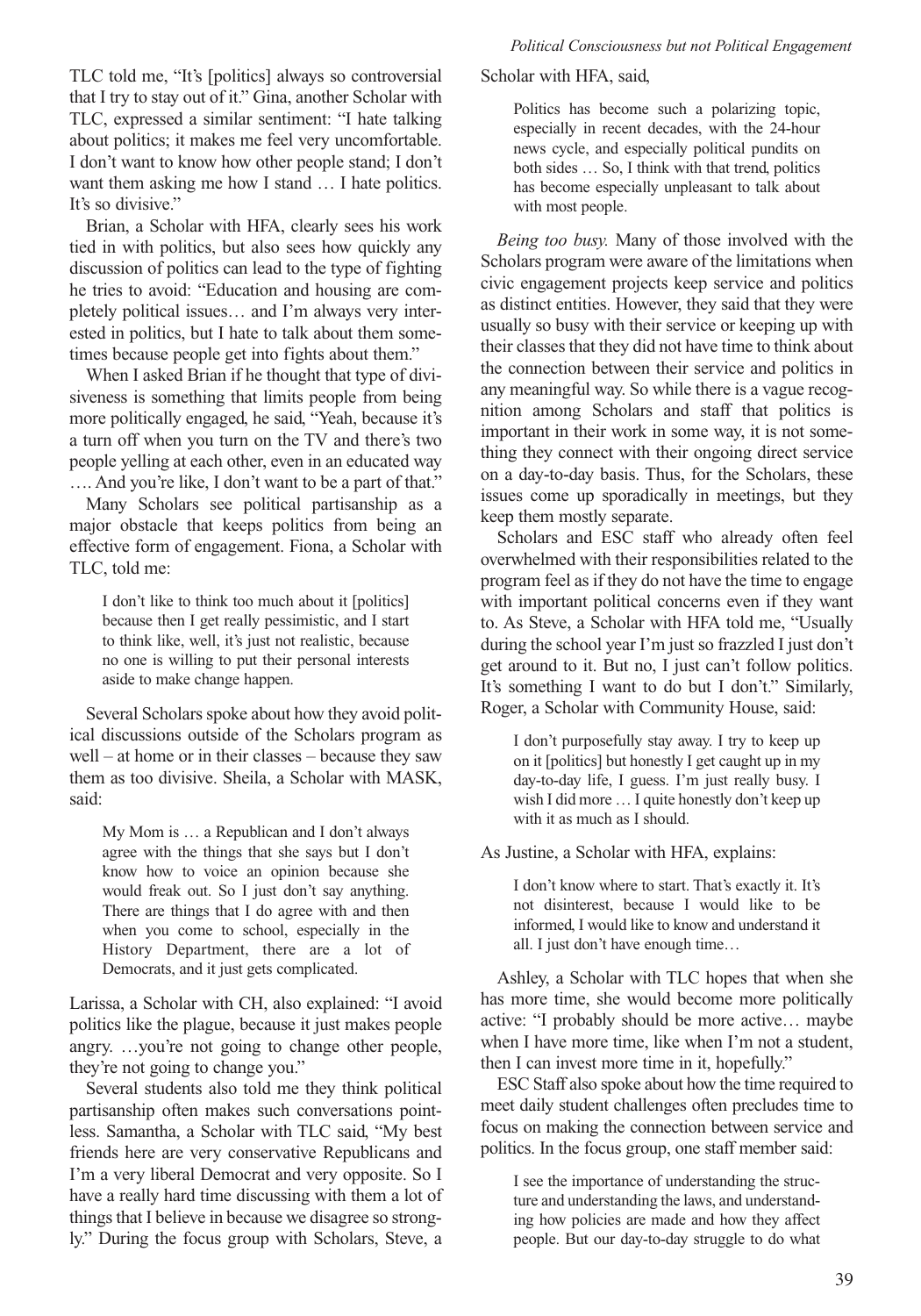we need to do in the present moment doesn't allow us almost to really engage in that, in that sort of more in-depth politics, or systems … We know that you need to get involved in politics so that you can have more impact, but when do we have the time to get there?

## *Reforming Current Structures Rather than Addressing Root Causes*

While many of the Scholars and staff expressed their distrust of politicians or lack of knowledge about politics, when asked directly if the government should have a responsibility in addressing the social issues on which they are working, many said that the government should be doing more to address these issues. However, these responses were usually framed in terms of what the government can do to support existing nonprofit efforts or to expand volunteer efforts, not to change the level of inequality in our society. Thus, most proposed solutions or goals around service were based on reforming current structures rather than challenging the overall social structures that create and reinforce housing, hunger, education, and health disparities.

Rachael, a Scholar with TLC, expressed the view that the government has a clear responsibility to help citizens. However, when asked what she thought that role might be, Rachael focused on the government's ability to get more people involved with volunteering efforts:

I get back to the education part of it, because sometimes people kind of don't know [about volunteering] …And if you say hey, this is available, you want to help out? You can go do this, then they're like aha, I can do that! So now it's something they know about, and it's something that they now can be willing to help out with because, and the government is a huge medium, like, they can disperse information to a large group of people…

Several of the most committed Scholars – those wanting to dedicate their lives to addressing the issues on which they were working as students – framed their ultimate goals as opening their own nonprofits, or continuing to get others involved in volunteering once they graduated rather than through political engagement. Justin, a Scholar with TLC, said:

If I could create a socially conscious business, then you don't have to go through politics. I want to be able to say, hey, they need book bags or they need this, hey we got it for you.And if that's embedded into your business, which it will be eventually when I create it, it will be an easy way to make a difference without anyone controlling your decision.

Anjuli, a Scholar with MASK, described how she made connections between her service work and broader social structures, but her realization is still framed in terms of volunteering.

I used to not get the full grasp of why I needed to volunteer, or why people needed us to volunteer. But with our meetings and staff they bring awareness to different issues and students bring awareness to different issues, and why they exist in the first place. So it's really helped me understand why we still need to volunteer even after our Scholars career is over.

It is worth considering then if the Scholars model serves to reinforce the role of nonprofits in meeting needs rather than challenging the systems of inequality that create need. When discussing the goals she has in mind for graduates of the Scholars program, Marina, the associate director of the ESP, said:

My hope is whether they choose to work in social justice, nonprofit organizations, academia or corporate world, that somehow the experience that they have now is not just an experience. I hope that they will get involved in boards or they will donate their time or donate their resources to nonprofit organizations or to kids or to the school system in their own, their own area, where they go from here…So that's my hope, is that they keep that engagement going in some form…If they're working in the corporate world … letting their corporation know about things outside of it and being engaged. And if they're working in nonprofit organizations learning from this experience and doing it better.

## Discussion

Many Scholars experience frustration as a necessary step in connecting the issues on which they work with a sense of political consciousness. They continue to find motivation in their work, and escape falling into hopelessness around their issue. However, if programs such as the Scholars want to avoid the risk of students just giving up on service work as futile, and becoming resigned to the inevitability of such issues as hunger, homelessness, and educational inequality, these frustrations must be funneled into productive channels to create social change. As described earlier, however, these channels and pathways are often lacking in the current service-learning landscape. If Scholars see their work as connected to a sense of politics or policy, these pathways seem clearer. However, even though most Scholars see that changes need to be made to larger systems or structures in order to make a meaningful impact on the issues on which they are working, they often purposefully separate their work, and themselves, from "being political."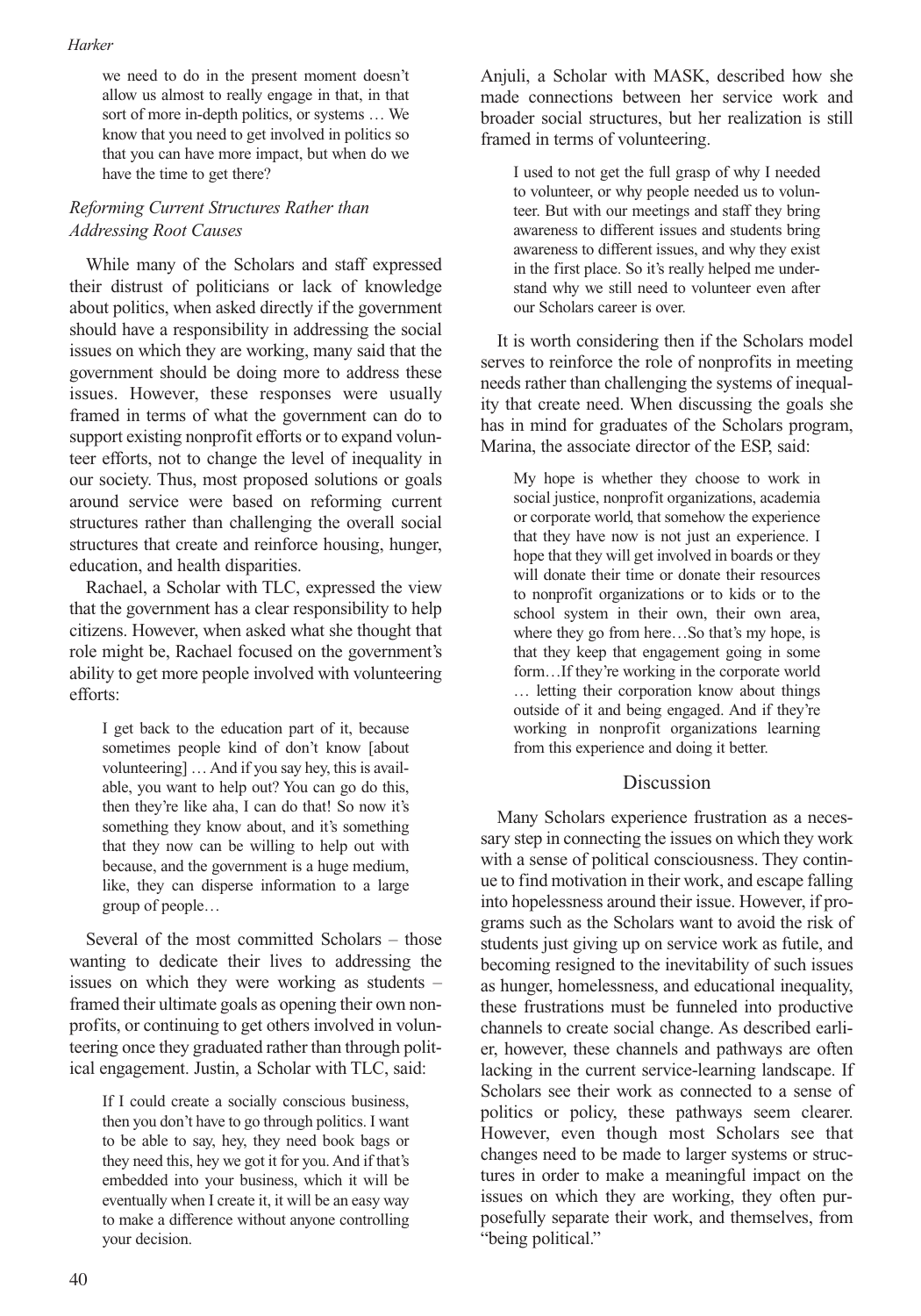Scholars are not alone in keeping service and political engagement as two separate spheres. As mentioned previously, students are volunteering at record high levels. However, by even the most obvious and minimal indicator of political engagement – voting – young people are increasingly disengaged in recent years. Peak millennial voting was in 2008, with 51.1 percent going to the polls(CIRCLE, 2010). However, the turnout dropped to 45 percent in 2012 (CIRCLE, 2013). In the 2010 midterm election, less than a quarter of voters ages 18 to 29 voted (CIRCLE, 2011). The rate of voters younger than 30 who could say with certainty that they were registered to vote also fell steadily after 2008; by 2012, it hit 50 percent, the lowest number recorded since 1996 (Pew Research Center, 2012a). The midterm elections of 2014 again produced the lowest youth voter turnout (19.9 percent) and youth voter registration (46.7 percent) ever recorded (CIRCLE, 2015).

Many Scholars explained that they know politics are important, and they know they "should" be politically engaged, but they don't know how. These trends seem to align with larger national findings. Some researchers argue that most Americans can, if given the opportunity, reason and think about politics (Gamson, 1992; Hochschild, 1981; Reinarman, 1987). However, citizens are rarely given the space and opportunity to develop the skills necessary to engage in politics, and these civic skills must be learned (Eliasoph, 1998). Many Americans are ignorant of how best to express their political demands, and lack essential knowledge about political institutions and public policies (Barber & Battistoni, 1993). A number of studies indicate very low levels of civic learning in the U.S., such as the 2012 National Task Force on Civic Learning report. The U.S. ranked 139th out of 172 world democracies in voter participation in 2007 (McCormick Tribune Foundation, 2007). Only 10 percent of citizens contacted a public official in 2009- 2010 (U.S. Census Bureau, 2010). Only 24 percent of graduating high school seniors scored at the proficient or advanced level in civics in 2010 (National Center for Education Statistics, 2011). The National Assessment of Educational Progress (NAEP, 2010) civic reports show that only about one-quarter of twelfth graders are at or above the basic level of civic proficiency, while one-third of high school seniors test below what Galston (2004) calls the working knowledge needed by most citizens. The number of civics courses taken in public schools has declined by two thirds since 1960 (Macedo et al, 2005). This is not solely a concern for high schools, however. A survey of 14,000 college freshmen and seniors conducted in 2006 showed that the average college senior failed in all four subjects of American history, government, international relations, and market economy, fairing

only slightly better than the first-year students (Intercollegiate Studies Institute, 2006). These numbers seem to indicate that most Americans are underprepared to participate fully in a healthy democracy.

Many Scholars also said that they are not politically engaged because they don't see our current political system as a viable solution. Responses like this are hardly surprising, given recent levels of faith in the government, as indicated in polls. Only 19% of Americans surveyed by the Pew Research Center (2013a) said they trust the government in Washington to do what is right just about always or most of the time. The share of the public saying they are angry with the federal government reached an alltime high of 30% in October 2013. Another 55% say they are frustrated with the government, and only 12% say they are basically content with the federal government (Pew Research Center, 2013a). The number of Americans that say they trust the government in Washington has steadily declined since the late 1960s, while distrust has steadily risen (Pew Research Center, 2013b).

Responses from Scholars who say they do not trust the government to do what is right to solve the issues on which they are working also seem in line with national polling data. Eighty-one percent of Americans believe that elected officials in Washington lose touch with the people pretty quickly, and 62% say, "most elected officials don't care what people like me think." In 2012, just 41% of Americans said the government is really run for the benefit of all the people. That was down from 49% three years earlier, and matches previous lows in the early 1990s (Pew Research Center, 2012b).

Thus, while many students and staff recognize that engagement in politics is necessary to create real change, they also see political engagement at this point to be futile. Several Scholars and staff members saw the government as too dysfunctional or corrupt to effectively address the issues about which they care. Other Scholars know that political engagement is necessary, but feel that this approach moves much too slowly. In all of these cases, students and staff say that while they recognize that service may not solve the issues on which they are working, it is at least taking some form of action, and is making some sort of difference – a difference that they do not see political engagement capable of making. This purposeful avoidance of "political talk" also typically keeps volunteers, staff, and community partners from discussing the root causes or possible solutions to the issues around which they are engaged (Eliasoph, 1998).

Many Scholars also actively distance themselves from political engagement because they see politics as too divisive. Winograd and Hais (2008) suggest that a penchant for group-oriented, "win-win" solutions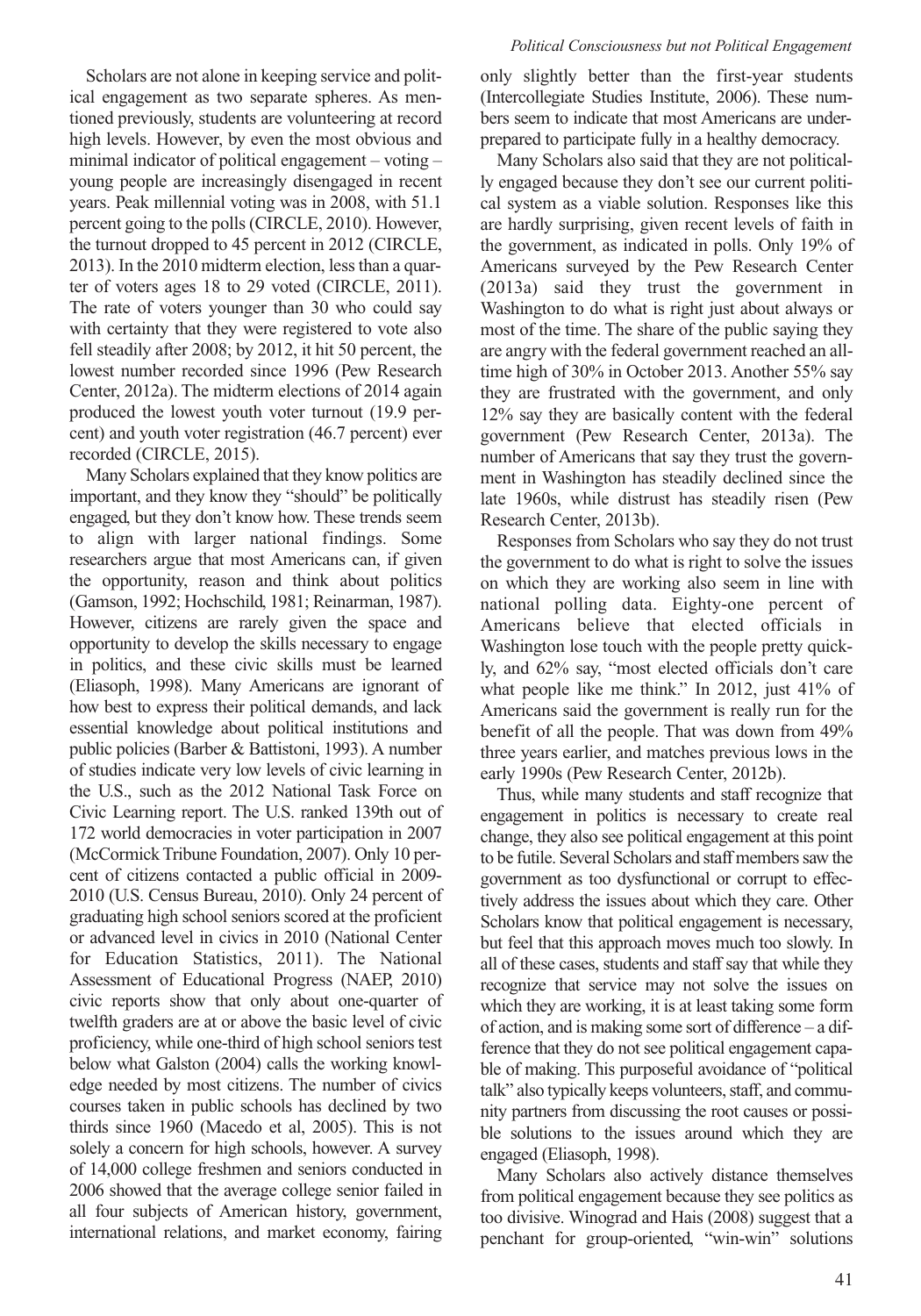among the millennial generation leads many young people to be turned off by what they perceive as the endless bickering of partisan politics. A national survey of college students in 2007 indicated that there is tolerance and support for dissent and debate, but distaste for the bitter partisanship and political gamesmanship associated with much of the media reports on federal politics (CIRCLE, 2007). Of course, college students have a reason to feel this way. Republicans and Democrats are more divided along ideological lines – and partisan antipathy is deeper and more extensive – than at any point in the last two decades. Partisan animosity has also increased substantially over this period. In each party, the share of people with a highly negative view of the opposing party has more than doubled since 1994 (Pew Research Center, 2014). A Pew Research Center report (2012b) showed that the values gap between Republicans and Democrats is now greater than gender, age, race, or class divides. In recent years, both parties have become smaller in terms of registered members and more ideologically homogenous (Pew Research Center).

Many Scholars discussed the issues on which they were working in structural terms throughout the interview, and admitted that volunteering alone will not be enough to solve these issues. They have developed a sense of political consciousness, the sense that they know these issues are political, and that they "should" be politically engaged. Scholars also noted that "something bigger" needs to happen, and that politics clearly play a role in these solutions. Yet when asked specifically if they are politically engaged, or if they consider themselves political, there is an active distancing. Ideology plays a role here, as Scholars were often wary of increased government influence. Several even mentioned that increased services provided from the government would only lead to people taking advantage of these programs.The influence of a "personal responsibility" ideology which insists that hard work and good decisions will be enough for anyone to "make it" was thus very strong in these interviews, so strong that some Scholars regularly offered contradictory statements within the span of minutes. Several staff members from community partner organizations, who see their work as connected to larger structures, also said that they do not necessarily think the government should play a larger role in addressing social needs other than increased funding for their programs. However, ideology alone does not explain the gap between political consciousness and actually becoming and remaining politically engaged.

As discussed above, many Scholars see politics as divisive and ineffective. Most Scholars feel a desire to give back, help their community, and make a difference that directly contradicts the powerful ideology that each individual is responsible for their own

fate. This tension is what Stone (2008) describes as the "Samaritan's Dilemma." Scholars, like most volunteers, want to "do good" and feel a real connection with their communities. However, as described above, politics is often seen as something entirely different and separate from "doing good." While most Scholars felt a moral or civic responsibility to be involved, active, and helping in communities, many also felt that the government's responsibility should be limited in order to promote personal responsibility and avoid the risk of encouraging dependence or abuse of government programs. Thus, the Scholars program seems to most often result in the formation of what Westheimer and Kahne (2004) call the "participatory citizen." Such citizens are active as participants and organizers in community improvement efforts for those in need, know how government agencies work, and know strategies for accomplishing collective tasks. "Participatory citizens" also assume that to solve social problems and improve society, they must be active and take leadership roles within established systems and structures, rather than challenging the structures that reproduce inequality (Westheimer & Kahne, p. 240).

These findings also seem to support those of Hunter and Brisbin (2000). The Scholars, as with the students in this 2000 study, viewed the service experience positively and were inclined to seek out further service opportunities. These students learned about and developed a deep connection with their community and the issues on which they work. Volunteer service appears to raise students' assessment of the value of paying attention to politics, and community responsibility for addressing problems such as hunger and poverty. Thus, service demonstrates the potential for increasing political knowledge and fostering civic responsibility. However, service is "not a miracle cure for students' apathy, civic disengagement, or lack of support for values supporting pluralist participatory democracy" (Hunter & Brisbin, p. 626).

Both Scholars and Engaged Scholarship staff clearly recognize that one of the main goals of the Scholars program is to connect direct service with the recognition of larger structural issues related to their work. Part of this process for many Scholars meant developing a sense of frustration with the limited impact direct service has had on their overall issue. Scholars see that volunteering makes a difference to those with whom they interact, but makes very little difference to the root causes of these issues. This outlook is similar to that of Eliasoph (2013); that volunteering and political action need not be separate creatures. She argues that this divide is largely due to the common vision that volunteering is warm and comfortable, while political activism is hot-headed and angry.To connect these two seeming-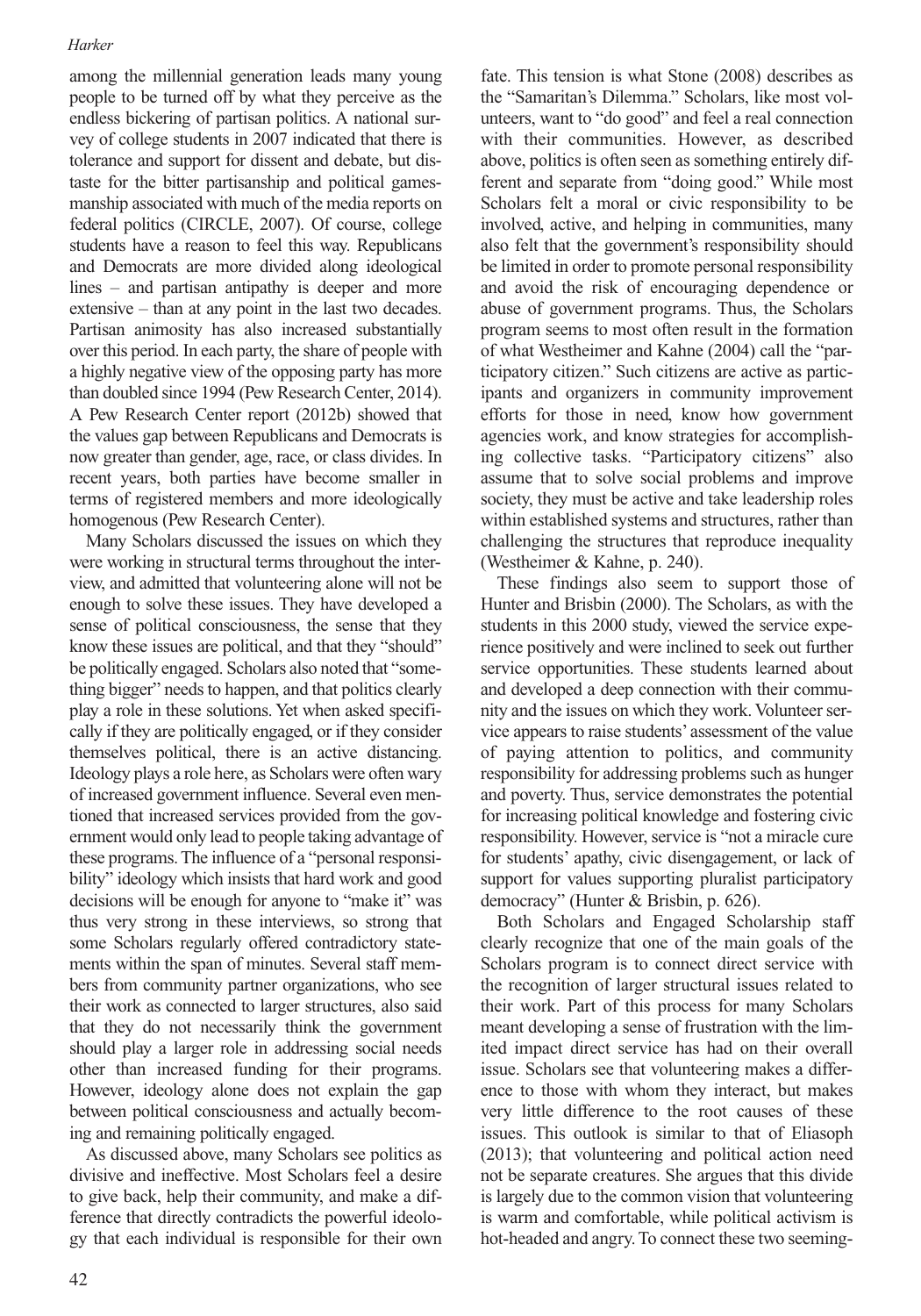ly disparate forms of engagement, Eliasoph contends that civic engagement programs must make it clear to volunteers that the issues on which they are working are a result of human decision-making. In addition, the definition of what counts as "politics" must also be expanded, and participants must "connect the dots" to see how problems are interrelated.

The Scholars program is successful in getting most students involved with the program to think structurally about the issues on which they work. This is a goal that is clearly built into the Scholar model, and in a number of ways, Scholars begin to think about the connections between their work and the policies and political structure that shapes these issues. However, even a program that is very successful in meeting this goal (which is also a very common goal of most service-learning programs) faces a severe limitation. To Berger (2011), the term civic engagement tends to conflate social engagement, moral engagement, and political engagement; all of which are necessary for a healthy democracy. The Scholars program seems very effective in promoting social and moral engagement amongst students, but falls short in promoting political engagement.

## Implications for Practice

Among those involved in the Scholars program, low levels of political engagement are not due to apathy or self-absorption, as some may suggest (Davis  $\&$ Mellow, 2012; Kohnle, 2013; Twenge, 2007). It is also not a case of excessive individualism, undermining a commitment to others in society, or eroding concern about the public interest (Bellah, Madsen, Sullivan, Swidler, & Tipton, 1992, for example). These students care deeply about their issues and the communities in which they engage. They often see service as a responsibility, and they commit tremendous amounts of time and energy to their work. Many Scholars have developed a strong political consciousness or awareness, yet are not "political." They see a connection between their work and the larger social and political structures that create and reinforce the issues on which they work.

However, there are a number of barriers remaining that keep these students from becoming politically engaged. Students and staff may face frustrations with their service, and recognize that service alone will not solve the issues on which they are working. However, they are taking some form of action, and making some sort of difference – a difference that they do not see political engagement capable of making. Any servicelearning or civic engagement program built on models similar to the Engaged Scholars using service-based partnerships must consider ways to overcome these barriers. There is enormous potential for students to make a clear connection between their service experience and deeper political engagement, but too often this potential is not being met.

Service-learning practitioners who hope to fulfill the potential of increasing political engagement through direct service must understand that many students do in fact develop a sense of political consciousness, and see the need for structural change. However, this is not enough. To bridge the gaps between service, political consciousness, and political engagement, students also need to be given the tools and opportunities to further develop the skills they see as necessary to engage politically. Effective servicelearning programs must also convince students that our political system is a viable option to create change, and convince students that politics need not be divisive. Finally, service-learning programs must dedicate time specifically to political engagement efforts. If students are not required to address root causes on a political level, the focus will remain on reforming and improving ways that nonprofits provide direct services to meet immediate needs.

## Future Directions for Research

This study offers an in-depth examination of a relatively small sample of service-learning students, program staff, and nonprofit staff. As such, these results are not generalizable to the overall population of college students or service-learners.This is also an examination of one specific service-learning model, and is not generalizable to other forms of servicelearning. As an in-depth qualitative study, it is also difficult to make any predictions based on these findings. The observations, interviews, and focus groups used to gather data for this study were all intricately tied to my own evolving relationships with individuals in the sample, and to the Scholars program as a whole, and would thus be difficult to replicate exactly by another researcher.

Future studies to expand on these findings could include a quantitative study exploring these same themes with a larger, more generalizable sample. Researching across various service-learning programs based at different categories of higher education institutions would advance our understanding of the relationship between service, service-learning, and political engagement. A comparative study between a service-learning model that focuses specifically on political engagement and one that has broader service-learning community engagement goals could explore potentially different outcomes in political engagement among students. It would also be valuable to explore how the various barriers to political engagement are developed among young people, and how they might vary. Are these barriers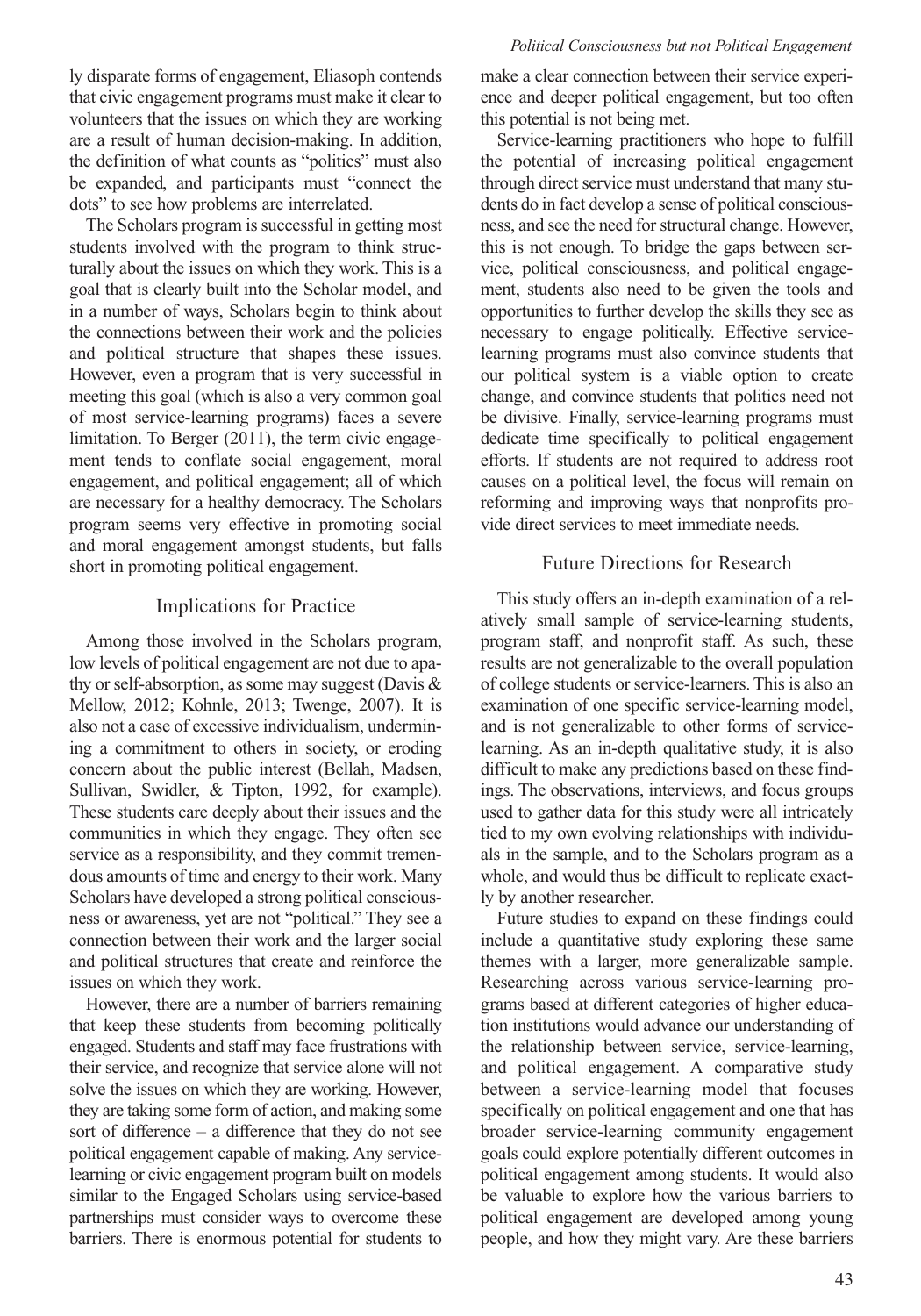inevitable given the overall political climate, or are there ways to mitigate them? There would also be value in researching students who define themselves as politically engaged in order to explore what factors led them to that point. Are there successful models connecting service to political engagement?

## Conclusion

While many Scholars readily discussed how their work is political in nature, or at least connected to politics and policy in some way, they themselves did not consider themselves political, for a number of reasons. Scholars often see politics as overly divisive while service was noble and meaningful. Many Scholars also see the current state of politics as ineffective, overly partisan, and very slow. Meanwhile, service is something they knew could be impactful, and with which they could see immediate results, even if they were only on a small scale. Several Scholars also said that while they realize politics are at the root of the issues on which they work, they did not know how to engage politically. Both Scholars and staff admitted that while they see the need to connect their service with political concerns they were often too busy with their service and school work to do so. Thus, many of the Scholars see the issues on which they are working as inherently structural, and even political in nature, but at the same time say that they themselves are not, and often do not want to be, political.

Ideology clearly plays a role in the ways Scholars think about the solutions to the issues on which they work as well. While some Scholars thought the government should play a larger role in meeting social needs, many reflected a strong sense of personal, individual responsibility. Even among those who think the government has a responsibility to address social issues, this is often framed in terms of supporting existing nonprofit or volunteer organizations. Thus, most proposed solutions are reform-based, and do not challenge existing structures. Many students have developed a sense of political consciousness in the sense that they have an understanding of structural inequality, and understand that the issues on which they are working are not just a result of individual failure. However, an ideology of personal responsibility frames the role of "politics" in the form of greater government involvement as harmful. Thus, the role of "politics" is often absent from the ways students think about solving these issues.

#### Notes

- <sup>1</sup> All names of individuals, programs, and organizations included in this article are pseudonyms.
	- <sup>2</sup> Contact the author for a copy of the interview questions.

## References

- Angrosino, M. (2005). Recontextualizing observation: Ethnography, pedagogy, and the prospects for a progressive political agenda. In N. Denzin & Y. Lincoln (Eds.), *The Sage handbook of qualitative research* (3rd ed., pp. 729-745). Thousand Oaks, CA: Sage Publications.
- Astin, A., Sax, L., & Avalos, J. (1999). Long-term effects of volunteerism during the undergraduate years. *The Review of Higher Education*, *22*(2), 187-202.
- Astin, A. W., Vogelgesang, L. J., Ikeda, E.K., and Yee, J.A. (2000). How service learning affects students. *Higher Education*. Paper 144. Retrieved from http://digital commons.unomaha.edu/slcehighered/144
- Battistoni, R.M. (1997). Service learning and democratic citizenship. *Theory into Practice, 36*(3), 150-156.
- Barber, B.R. & Battistoni, R. (1993). A Season of service: Introducing service learning into the liberal arts curriculum. *PS: Political Science and Politics*, *26*(2), 235-240.
- Bellah, R.N., Madsen, R., Sullivan, W.M., Swidler, A, & Tipton, S.M. (1992). *The good society*. New York: Vintage Press.
- Bennett, W.L. (2007) *Civic life online: Learning how digital media can engage youth*. Cambridge, MA: MIT Press.
- Berger, B. (2011). Attention deficit democracy: The paradox of civic engagement. Princeton, NJ: Princeton University Press.
- Berry, J.M., & Arons, D.F. (2003). A voice for nonprofits. Arlington, VA: Oakland Street Publishing.
- Boyte, H.C. (1991). Community Service and Civic Education. *The Phi Delta Kappan*, *72*(10), 765-767.
- Campus Compact (2011). 2010 Annual Membership Survey Results: Executive Summary. *Campus Compact*. Retrieved from http://www.compact.org/wp-content/ uploads/2008/11/2010\_Annual-Survey\_Exec\_ Summary-4-8.pdf
- Charmaz, K. (2005). GroundedTheory in the 21st Century. In N.K. Denzin & Y.S. Lincoln (Eds.), *The sage handbook of qualitative research* (Third edition, pp. 507- 535). Thousand Oaks, CA: Sage Publications.
- CIRCLE. (2007). Dissonant discourse turning off college students to formal politics. *The Center for Information and Research on Civic Learning and Engagement*. Retrieved from http://www.civicyouth.org/PopUps/ CSTPrelease.pdf
- CIRCLE. (2010). Voter turnout among young women and men in the 2008 presidential election. *The Center for Information and Research on Civic Learning and Engagement*. Retrieved from http://www.civicyouth. org/wp-content/uploads/2010/10/fs\_gender\_09\_ final1.pdf
- CIRCLE. (2011). The youth vote in 2010: Final estimates based on census data. *The Center for Information and Research on Civic Learning and Engagement*. Retrieved from http://www.civicyouth.org/wp-content/uploads/ 2011/04/The-CPS-youth-vote-2010-FS-FINAL1.pdf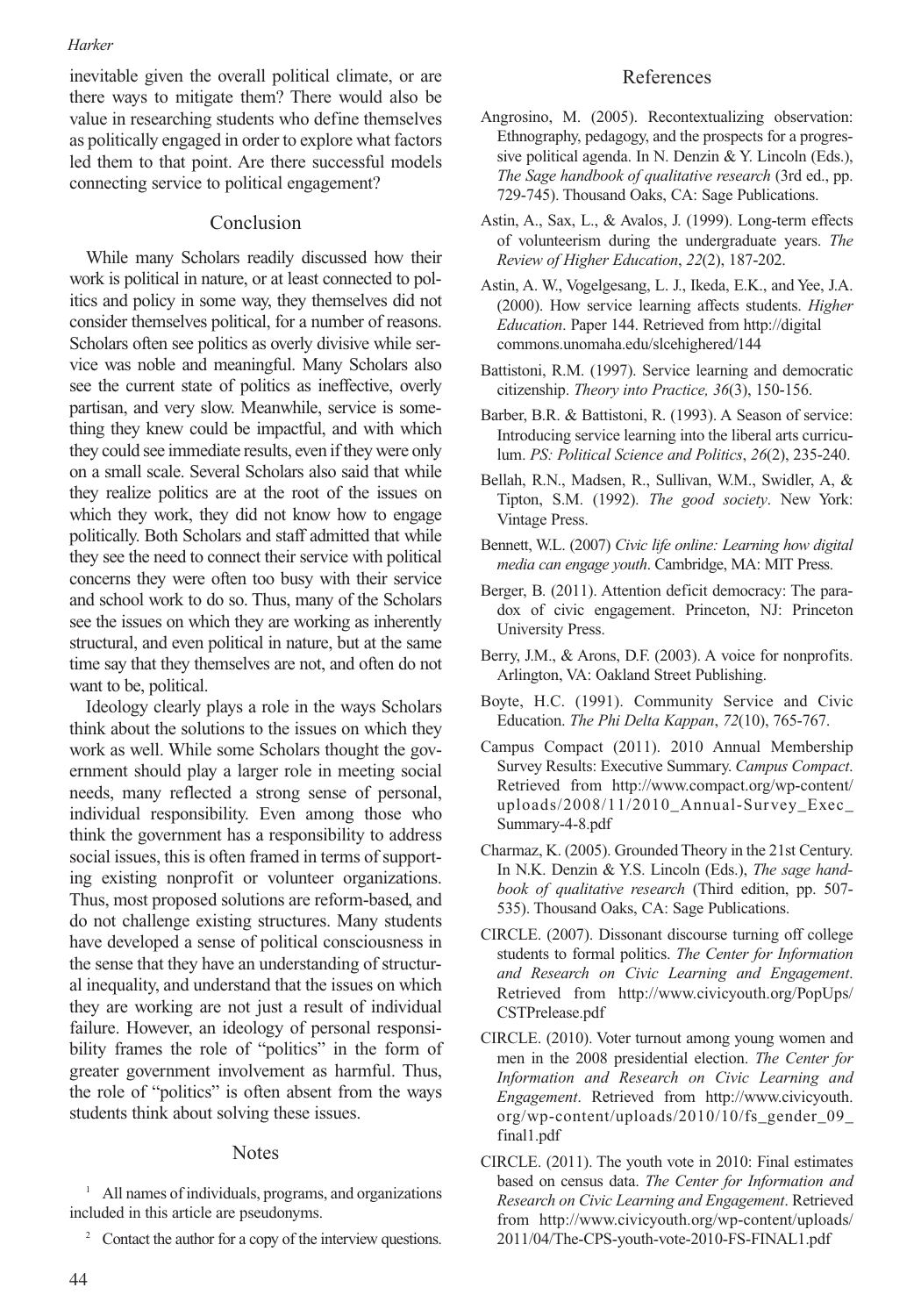CIRCLE. (2013). The youth vote in 2012. *The Center for Information and Research on Civic Learning and Engagement*. Retrieved from http://www.civicyouth.org/ wp-content/uploads/2013/05/CIRCLE\_2013FS\_youth Voting2012FINAL.pdf

CIRCLE. (2015). 2014 youth turnout and youth registration rates lowest ever recorded; Changes essential in 2016. *The Center for Information and Research on Civic Learning and Engagement*. Retrieved from http://www.civicyouth.org/2014-youth-turnoutand-youth-registration-rates-lowest-ever-recordedchanges-essential-in-2016/

- Colby, A, Beaumont, E., Ehrlich, T., & Corngold, J. (2007). *Educating for democracy: Preparing undergraduates for responsible political engagement*. San Francisco: Jossey-Bass.
- Corporation for National and Community Service. (1993). *National and community service act of 1993*. Retrieved from http://www.nationalservice.gov/sites/default/files/ documents/cncs\_statute\_1993.pdf
- Corporation for National and Community Service. (2006). *College students helping America: Executive summary*. Retrieved from http://www.nationalservice.gov/pdf/06\_ 1016\_RPD\_college\_exec.pdf
- Corporation for National and Community Service. (2010a). *Civic life in America: Key findings on the civic health of the nation*. Retrieved from http://www.national service.gov/sites/default/files/documents/factsheet\_ cha.pdf.
- Corporation for National and Community Service. (2010b). *Volunteering in America 2010: Fact sheet*. Retrieved from http://www.nationalservice.gov/sites/ default/files/documents/factsheet\_via.pdf.
- Dalton, R. (2008). *The good citizen: How a younger generation isreshapingAmerican politics*. Washington, DC: CQ Press.
- Davis, A. & Mellow, B. (2012). Preaching to the apathetic and uninterested: Teaching civic engagement to freshmen and non-majors. *Journal for Civic Commitment*, *18*, 1-24.
- Dodson, L. (1998). *Don't call us out of name: The untold lives of women and girls in poor America*. Boston: Beacon Press.
- Dodson, L. & Schmalzbauer, L. (2005). Poor mothers and habits of hiding: Participatory methods in poverty research. *Journal of Marriage and Family*, *67*(4), 949-959.
- Eliasoph, N. (1998). *Avoiding politics: How Americans produce apathy in everyday life*. New York: Cambridge University Press.
- Eliasoph, N. (2013). *The politics of volunteering*. Malden, MA: Polity Press.
- Eyler, J. & Giles, D.E. Jr. (1999). *Where's the Learning in Service Learning?* San Francisco: Jossey-Bass.
- Fry, R. (2015). This year, millennials will overtake baby boomers. *Pew Research Center*. Retrieved from http://www.pewresearch.org/fact-tank/2015/01/16/ this-year-millennials-will-overtake-baby-boomers/
- Galston, W. (2004). Civic education and political participation. *PS: Political Science and Politics*, *37*(2), 263-266.
- Gamson, W.A. (1992). *Talking politics.* New York: Cambridge University Press.
- Glaser, B. & Strauss, A. (1999). *The discovery of grounded theory: Strategies for qualitative research*. Chicago: Aldine.
- Gray, M.J., Ondaatje, E.H., Fricker, D.F., Geschwind, S.A., Goldman, C.A., Kaganoff, T., … & Rosenblatt, K. (1999). *Combining service and learning in higher education: Evaluation of the learn and serveAmerica, higher education program*. Santa Monica, CA: RAND.
- Harvard Public Opinion Project, (2014). *Survey of young Americans' attitudes toward politics and public service* (26th ed.). Institute of Politics, Harvard University. Cambridge, MA.
- HERI Higher Education Research Institute. (2005). *The American freshman: National norms for 2005*. Los Angeles, CA: HERI.
- HERI Higher Education Research Institute. (2006). *The American freshman: National norms for 2006*. Los Angeles, CA: HERI.
- Hochschild, J. (1981). *What's fair?* Cambridge, MA: Harvard University Press.
- Hunter, S. & Brisbin, R.A. Jr. (2000). The impact of service learning on democratic values. *PS: Political Science and Politics*, *33*(3), 623-626.
- Intercollegiate Studies Institute. (2006). *The coming crisis in citizenship: Higher education's failure to teach America's history and institutions*. Wilmington, DE: ISI.
- Jacoby, B. (1996). Service-learning in today's higher education. In B. Jacoby & Associates (Eds.), *Service-learning in higher education: Concepts and Practices* (pp. 3- 25). San Francisco: Jossey-Bass.
- Kahne, J. & Westheimer, J. (1996). In the service of what? The politics of service learning. *Phi Delta Kappan*, *77*, 592-99.
- Kamberelis, G. & Dimitriadis, G. (2005). Focus groups: Strategic articulations of pedagogy, politics, and inquiry. In N.K. Denzin & Y.S. Lincoln (Eds.), *The Sage handbook of qualitative research* (3rd ed., pp. 887-907). Thousand Oaks, CA: Sage Publications.
- King, J.J. (2004). Service learning as a site for critical pedagogy: A case of collaboration, caring, and defamiliarization across borders. *The Journal of Experiential Education*, *26*(3), 121-37.
- Kohnle, I. (2013). Angry, yet apathetic: The young American voter. *Harvard Political Review*. Retrieved from http://harvardpolitics.com/hprgument-posts/angryyet-apathetic-young-american-voter/
- Lempert, D.H. & Briggs, X.S. (1996). *Escape from the ivory tower: Student adventures in democratic experiential education*. San Francisco: Jossey-Bass.
- Lofland, J. (1971). *Analyzing settings*. Boston: Wadsworth Publishing.
- Macedo, S., Alex-Assensoh, Y, Berry, J.M., Brintnall, M, Campbell, D.E, Fraga, L.R., … & Walsh, K.C. (2005). *Democracy atrisk: How political choices undermine citizen participation, and what we can do about it*. Washington, DC: The Brookings Institution.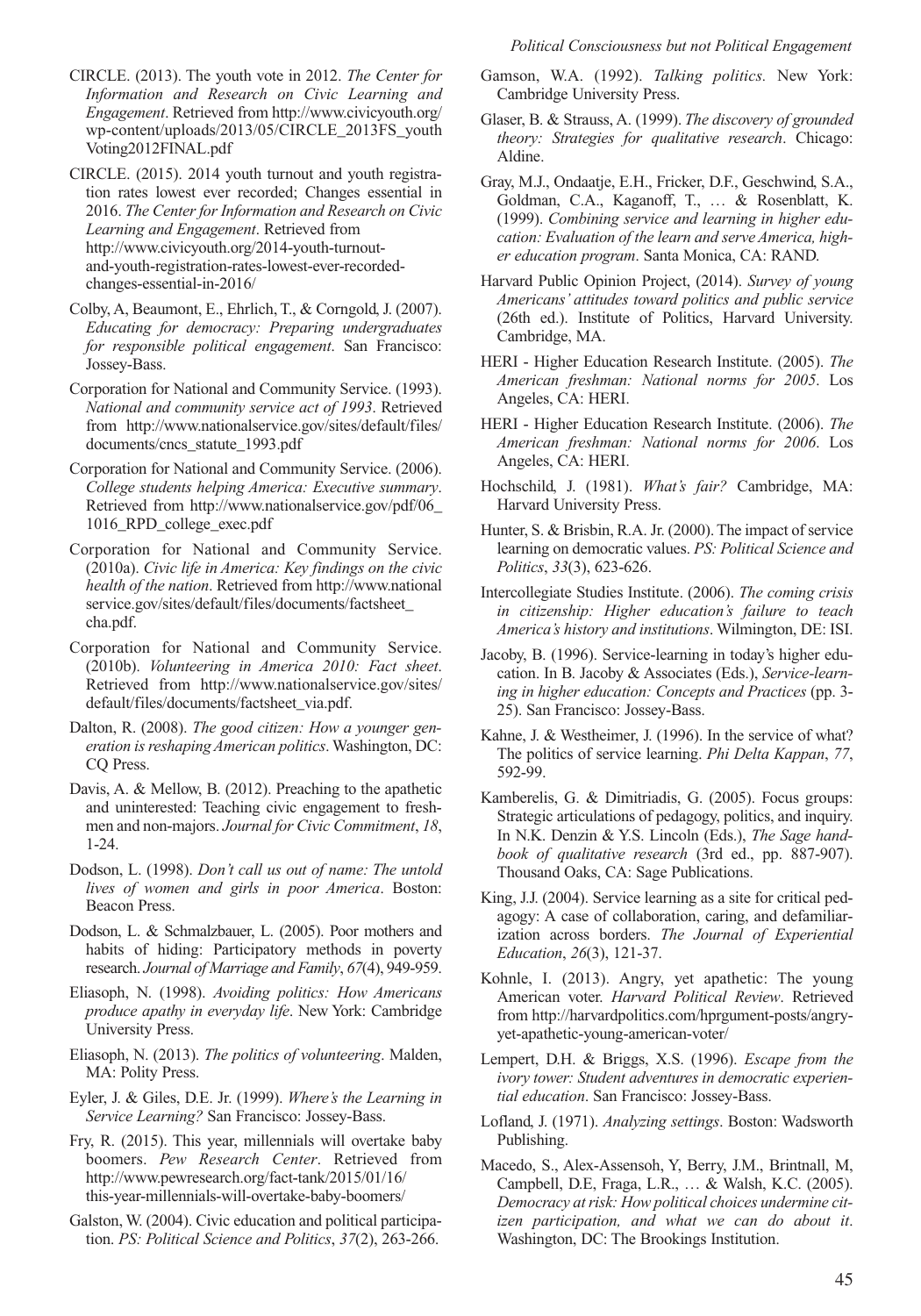- Marullo, S., & Edwards, B. (2000a). Service learning pedagogy as universities' response to trouble times. *American Behavioral Scientist*, *43*(5), 868-81.
- Marullo, S., & Edwards, B. (2000b). From charity to justice: The potential of university-community collaboration for social change. *American Behavioral Scientist*, *43*(5), 895-912.
- Mathews, D. (2000). How concepts of politics control concepts of civic responsibility. In T. Ehrlich (Ed.), *Civic responsibility and higher education* (pp. 149-196). Phoenix, AZ: Oryx Press.
- McAdam, D. & Brandt, C. (2009). Assessing the effects of voluntary youth service: The case of Teach for America. *Social Problems*, *88*(2), 945-969.
- McCormick Tribune Foundation. (2007). *Civic disengagement in our democracy.* Chicago: McCormack Tribune Foundation.
- McFarland, D.A. & Thomas, R.J. (2006). Bowling young: How youth voluntary associations influence adult political participation. *American Sociological Review*, *71*(3), 401-425.
- Melchior, A. (1998). *National evaluation of Learn and Serve America school and community-based programs: Final report and Appendices*. Waltham, MA: Center for Human Resources, Brandeis University.
- Miles, M.B., & Huberman, A.M. (1994). *Qualitative data analysis: An expanded sourcebook* (2nd ed.). Thousand Oaks, CA: Sage.
- Morgan, D.L. (1997). *Focus groups as qualitative research*. Thousand Oaks, CA: Sage Publications.
- NAEP National Assessment of Educational Progress. (2010). *Nation's report card: Civics 2010*. Washington, DC: National Center for Education Statistics.
- National Association of Secretaries of State. (1999). *The new millenium project – Part 1: American Youth Attitudes on Politics, Citizenship, Government and Voting*. Washington, DC: NASS.
- National Center for Education Statistics. (2011). *The nation's report card: Civics 2010*. Washington, DC: Institute of Education Sciences, U.S. Department of Education.
- The National Task Force on Civic Learning and Democratic Engagement. (2012). *A crucible moment: College learning and democracy's future*. Washington, DC: Association of American Colleges and Universities.
- Nenga, S.K.. (2010). The value of volunteering: Comparing youths' experiences to popular claims. *Sociological Studies of Children and Youth: Children and Youth Speak for Themselves*, *13*, 295-318.
- Nenga, S.K. (2011). Volunteering to give up privilege? How affluent youth volunteers respond to class privilege." *Journal of Contemporary Ethnography*, *40*(3), 263-289.
- Newmann, F.M. & Rutter, R.A. *The effects of high school community service programs on students' social development. Final report*. Madison, WI: Wisconsin Center for Education Research.
- Poppendieck, J. (1998). *Sweet charity? Emergency food and the end of entitlement*. New York: Penguin Books.
- Palys, T. (2008). Purposive sampling. In L.M. Given (Ed.), *The Sage handbook of qualitative research: Volume Two* (pp. 697-698). Thousand Oaks, CA: Sage Publications.
- Pew Research Center. (2010a). *Distrust, discontent, anger and partisan rancor*. Washington, DC: Pew Research Center for the People & the Press. Retrieved from http://www.people-press.org/2010/04/18/distrustdiscontent-anger-and-partisan-rancor/.
- Pew Research Center. (2010b). *Public trust in government: 1958-2010*. Washington, DC: Pew Research Center for the People & the Press. Retrieved from http://www.peoplepress.org/2010/04/18/section-1-trust-in-government-1958-2010/.
- Pew Research Center. (2011). *Fewer are angry at government, but discontent remains high*. Washington, DC: Pew Research Center for the People and the Press. Retrieved from http://www.people-press.org/2011/ 03/03/fewer-are-angry-at-government-but-discontentremains-high/.
- Pew Research Center. (2012a). *Youth engagement falls; Registration also declines*. Washington, DC: Pew Research Center for the People & the Press. Retrieved from http://www.people-press.org/2012/09/28/youthengagement-falls-registration-also-declines/
- Pew Research Center. (2012b). *Partisan polarization surges in Bush, Obama years: Trends in American values: 1987-2012*. Washington, DC: Pew Research Center for the People & the Press. Retrieved from http://www.people-press.org/2012/06/04/partisanpolarization-surges-in-bush-obama-years/
- Pew Research Center. (2013a). *Trust in government nears record low, but most federal agencies are viewed favorably.* Washington, DC: Pew Research Center for the People and the Press. Retrieved from http://www.peoplepress.org/2013/10/18/trust-in-government-nears-recordlow-but-most-federal-agencies-are-viewed-favorably/
- Pew Research Center. (2013b). *Public trust in government: 1958-2013*. Washington, DC: Pew Research Center for the People and the Press. Retrieved from http://www.people-press.org/2013/10/18/trust-ingovernment-interactive/
- Pew Research Center. (2014). *Political polarization in the American public: How increasing ideological uniformity and partisan antipathy affects politics, compromise and everyday life*. Washington, DC: Pew Research Center for the People and the Press. Retrieved from http://www.people-press.org/2014/06/12/politicalpolarization-in-the-american-public/
- Putnam, R.M. (2001). *Bowling alone: The collapse and revival of American community*. New York: Simon & Schuster Publishers.
- Rankin, D. (2013). *U.S. politics and generation Y: Engaging the millennials*. Boulder, CO: Lynne Rienner Publishers.
- Redman-MacLaren, M,, Mills, J. & Tommbe, R. (2014). Interpretive focus groups: A participatory method for interpreting and extending secondary analysis of qualitative data. *Global Health Action*, *7*, 1-6